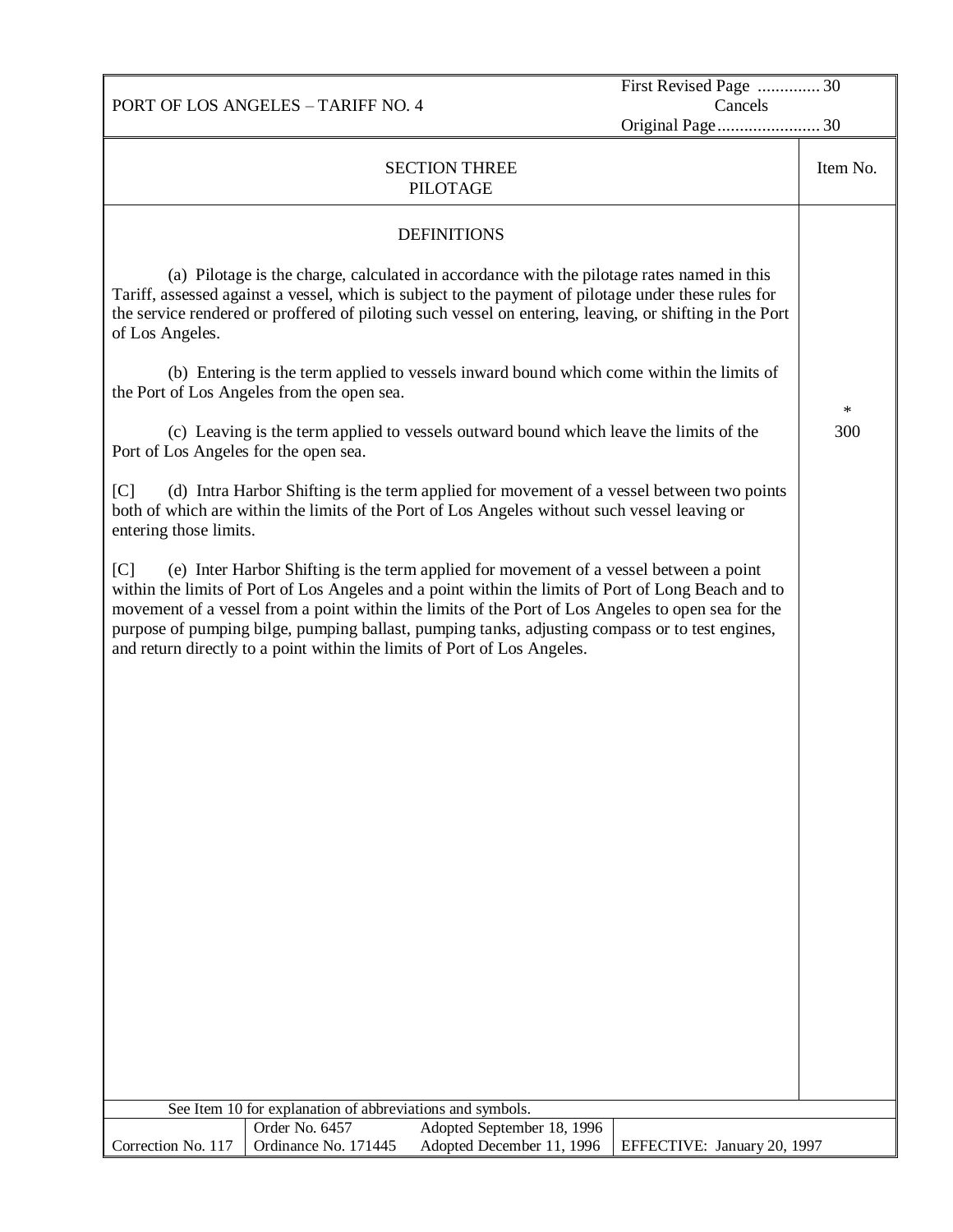|                                                                                                                                                                                                                                                                                                                                                                                                                                                                                                                                                                                                                                                                        | Second Revised Page  31     |            |
|------------------------------------------------------------------------------------------------------------------------------------------------------------------------------------------------------------------------------------------------------------------------------------------------------------------------------------------------------------------------------------------------------------------------------------------------------------------------------------------------------------------------------------------------------------------------------------------------------------------------------------------------------------------------|-----------------------------|------------|
| PORT OF LOS ANGELES - TARIFF NO. 4                                                                                                                                                                                                                                                                                                                                                                                                                                                                                                                                                                                                                                     | Cancels                     |            |
|                                                                                                                                                                                                                                                                                                                                                                                                                                                                                                                                                                                                                                                                        | and Circular No. 27A        |            |
| <b>SECTION THREE - Continued</b><br>PILOTAGE - Continued                                                                                                                                                                                                                                                                                                                                                                                                                                                                                                                                                                                                               |                             | Item No.   |
| [C] LOS ANGELES PORT PILOTS                                                                                                                                                                                                                                                                                                                                                                                                                                                                                                                                                                                                                                            |                             |            |
| (a) The City of Los Angeles, acting by and through its Board of Harbor Commissioners,<br>[C]<br>the governing body of the Port of Los Angeles, maintains a force of federally licensed port pilots<br>to perform the service of piloting vessels in, into and out of the Port of Los Angeles. Any vessel<br>entering, leaving, or shifting within the Port of Los Angeles, by her owners, master, operators,<br>charterers or agents, may, but is not required to, request the services of and be piloted by a port<br>pilot. Such pilotage services are understood to be voluntarily requested and rendered in<br>accordance with the terms set forth in this Tariff. |                             |            |
| C <br>(b) Upon boarding a vessel in response to the request of a vessel, by her owners, master,<br>operators, charterers or agents, for pilotage service in the Port of Los Angeles, it shall be the duty<br>of each port pilot to place his/her local knowledge of San Pedro Bay and its tributaries at the<br>disposal of the vessel's master.                                                                                                                                                                                                                                                                                                                       |                             | [C]<br>305 |
| (c) The safe navigation of the vessel, including piloting, is at all times the paramount duty<br>[C]<br>of her master, and the presence of a port pilot on the bridge shall in no way relieve the master of<br>his duties. The master remains at all times in full command of the vessel; he shall continue to<br>navigate, and shall take bearings and soundings, check compass courses, check radar, and take all<br>action necessary to safeguard the vessel under his command. In that regard, it shall be the duty of<br>the vessel and her master:                                                                                                               |                             |            |
| (1) To have posted, and at all times properly instructed, efficient and competent lookouts,<br>each with no other duty to perform, and each with efficient means of rapid communication with<br>the bridge.                                                                                                                                                                                                                                                                                                                                                                                                                                                            |                             |            |
| (2) To immediately inform the pilot of all reports by lookouts.                                                                                                                                                                                                                                                                                                                                                                                                                                                                                                                                                                                                        |                             |            |
| (3) On radar-equipped vessels, to have the radar functioning and manned by a competent<br>observer under instructions to keep the master and the pilot constantly and currently informed of<br>observed targets.                                                                                                                                                                                                                                                                                                                                                                                                                                                       |                             |            |
|                                                                                                                                                                                                                                                                                                                                                                                                                                                                                                                                                                                                                                                                        |                             |            |
|                                                                                                                                                                                                                                                                                                                                                                                                                                                                                                                                                                                                                                                                        |                             |            |
|                                                                                                                                                                                                                                                                                                                                                                                                                                                                                                                                                                                                                                                                        |                             |            |
|                                                                                                                                                                                                                                                                                                                                                                                                                                                                                                                                                                                                                                                                        |                             |            |
| See Item 10 for explanation of abbreviations and symbols.                                                                                                                                                                                                                                                                                                                                                                                                                                                                                                                                                                                                              |                             |            |
| Order No. 6875<br>Adopted May 17, 2006<br>Adopted September 20, 2006<br>Correction No. 367<br>Ordinance No. 177893                                                                                                                                                                                                                                                                                                                                                                                                                                                                                                                                                     | EFFECTIVE: October 30, 2006 |            |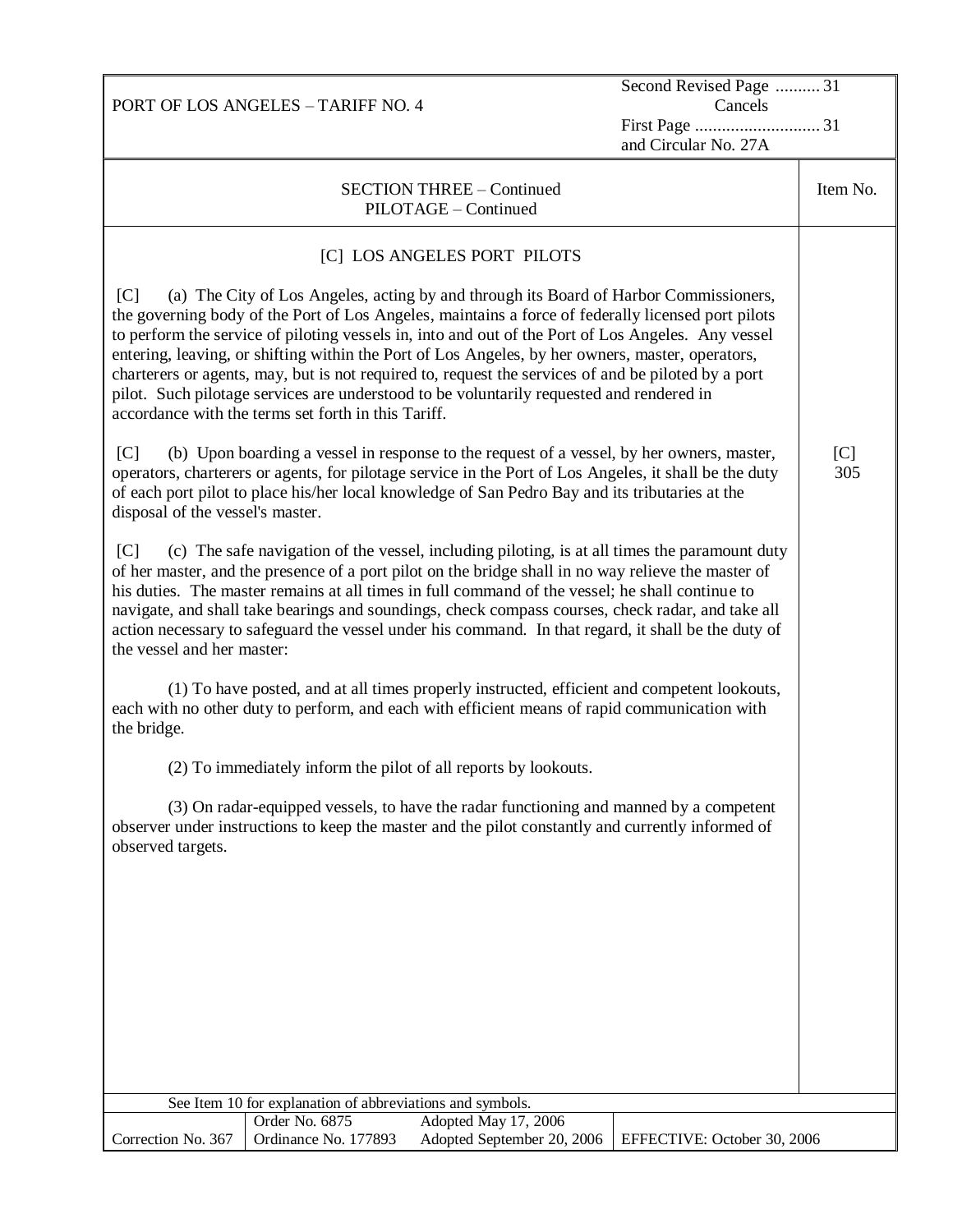|                                                                                                                                                                                                                                                                                                                                                                                                              | First Revised Page  32      |                |
|--------------------------------------------------------------------------------------------------------------------------------------------------------------------------------------------------------------------------------------------------------------------------------------------------------------------------------------------------------------------------------------------------------------|-----------------------------|----------------|
| PORT OF LOS ANGELES - TARIFF NO. 4                                                                                                                                                                                                                                                                                                                                                                           | Cancels                     |                |
|                                                                                                                                                                                                                                                                                                                                                                                                              | and Circular No. 27A        |                |
|                                                                                                                                                                                                                                                                                                                                                                                                              |                             |                |
| <b>SECTION THREE - Continued</b>                                                                                                                                                                                                                                                                                                                                                                             |                             | Item No.       |
| PILOTAGE - Continued                                                                                                                                                                                                                                                                                                                                                                                         |                             |                |
| [C] LOS ANGELES PORT PILOTS - Continued                                                                                                                                                                                                                                                                                                                                                                      |                             |                |
| (4) To arrange for and provide adequate tug assistance, and to arrange for and have<br>available adequate vessel's lines to assist in tying the tug or tugs.                                                                                                                                                                                                                                                 |                             |                |
| (5) For the master to remain on the bridge at all times and to accompany the pilot in his<br>duties on and about the bridge.                                                                                                                                                                                                                                                                                 |                             |                |
| (6) To provide and supervise competent vessel's personnel.                                                                                                                                                                                                                                                                                                                                                   |                             | [C]            |
| (7) To understand and agree that, inasmuch as all orders of the pilot shall be given in the<br>presence of the master, every such order, unless countermanded, shall, for all purposes, be deemed<br>the order of the master and fully concurred in by him, it being further agreed that the pilot is acting<br>in an advisory and not in a command capacity and has no authority independent of the master. |                             | 305<br>(Cont.) |
| (8) To understand and agree that a pilot is employed only to have the benefit of his local<br>knowledge of San Pedro Bay and its tributaries.                                                                                                                                                                                                                                                                |                             |                |
| (9) To understand and agree that currents and winds within San Pedro Bay and its<br>tributaries, while normally minimal, are at times wholly unpredictable as to place, extent or force;<br>that because tidal changes are small, bottom suction cannot be predicted by the pilot.                                                                                                                           |                             |                |
| (10) At all times, to have adequate ship's anchors properly manned and ready to drop.                                                                                                                                                                                                                                                                                                                        |                             |                |
| (11) To provide officers conversant with the English language, or to advise the pilot of<br>any language difficulty and then request that the pilot give his orders by hand signals through the<br>master.                                                                                                                                                                                                   |                             |                |
|                                                                                                                                                                                                                                                                                                                                                                                                              |                             |                |
|                                                                                                                                                                                                                                                                                                                                                                                                              |                             |                |
|                                                                                                                                                                                                                                                                                                                                                                                                              |                             |                |
|                                                                                                                                                                                                                                                                                                                                                                                                              |                             |                |
|                                                                                                                                                                                                                                                                                                                                                                                                              |                             |                |
|                                                                                                                                                                                                                                                                                                                                                                                                              |                             |                |
|                                                                                                                                                                                                                                                                                                                                                                                                              |                             |                |
|                                                                                                                                                                                                                                                                                                                                                                                                              |                             |                |
| See Item 10 for explanation of abbreviations and symbols.                                                                                                                                                                                                                                                                                                                                                    |                             |                |
| Order No. 6875<br>Adopted May 17, 2006                                                                                                                                                                                                                                                                                                                                                                       |                             |                |
| Ordinance No. 177893<br>Adopted September 20, 2006<br>Correction No. 368                                                                                                                                                                                                                                                                                                                                     | EFFECTIVE: October 30, 2006 |                |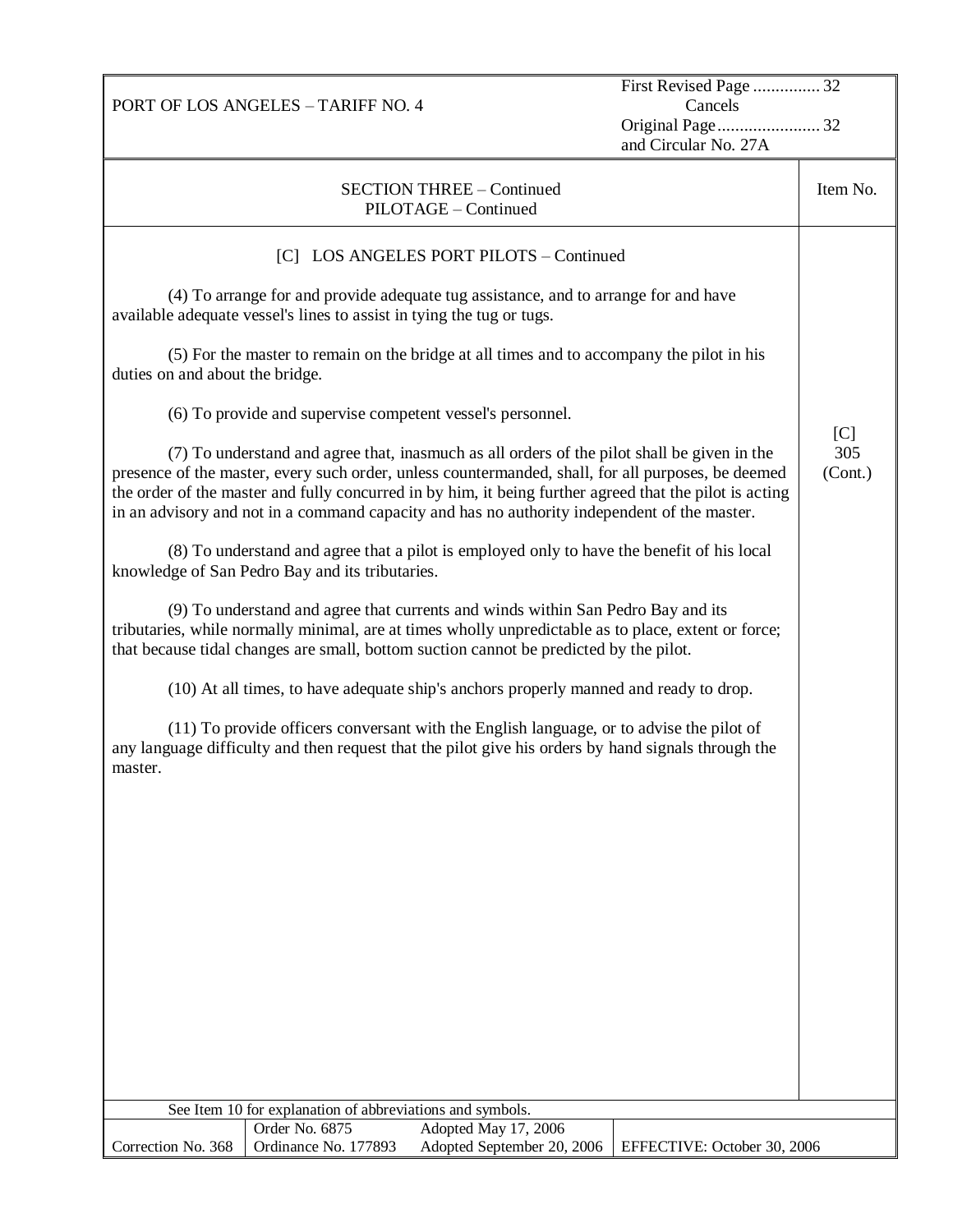|                                                                                                                                                                                                                                                                                                                                                                                                                                                                                                                                                                                                                                                                                                                                                                                                                                                                                                                                                                                                                                                                                                                                                                                                                                                                                                                                                                                                                                                                                                                                                                                                                                                                                                                                                                                                                                                                                                                                                                                                                                                                                                                                                                                                                                                                                                           | First Revised Page  33      |                |
|-----------------------------------------------------------------------------------------------------------------------------------------------------------------------------------------------------------------------------------------------------------------------------------------------------------------------------------------------------------------------------------------------------------------------------------------------------------------------------------------------------------------------------------------------------------------------------------------------------------------------------------------------------------------------------------------------------------------------------------------------------------------------------------------------------------------------------------------------------------------------------------------------------------------------------------------------------------------------------------------------------------------------------------------------------------------------------------------------------------------------------------------------------------------------------------------------------------------------------------------------------------------------------------------------------------------------------------------------------------------------------------------------------------------------------------------------------------------------------------------------------------------------------------------------------------------------------------------------------------------------------------------------------------------------------------------------------------------------------------------------------------------------------------------------------------------------------------------------------------------------------------------------------------------------------------------------------------------------------------------------------------------------------------------------------------------------------------------------------------------------------------------------------------------------------------------------------------------------------------------------------------------------------------------------------------|-----------------------------|----------------|
| PORT OF LOS ANGELES - TARIFF NO. 4                                                                                                                                                                                                                                                                                                                                                                                                                                                                                                                                                                                                                                                                                                                                                                                                                                                                                                                                                                                                                                                                                                                                                                                                                                                                                                                                                                                                                                                                                                                                                                                                                                                                                                                                                                                                                                                                                                                                                                                                                                                                                                                                                                                                                                                                        | Cancels                     |                |
|                                                                                                                                                                                                                                                                                                                                                                                                                                                                                                                                                                                                                                                                                                                                                                                                                                                                                                                                                                                                                                                                                                                                                                                                                                                                                                                                                                                                                                                                                                                                                                                                                                                                                                                                                                                                                                                                                                                                                                                                                                                                                                                                                                                                                                                                                                           | and Circular No. 27A        |                |
| <b>SECTION THREE - Continued</b><br>PILOTAGE - Continued                                                                                                                                                                                                                                                                                                                                                                                                                                                                                                                                                                                                                                                                                                                                                                                                                                                                                                                                                                                                                                                                                                                                                                                                                                                                                                                                                                                                                                                                                                                                                                                                                                                                                                                                                                                                                                                                                                                                                                                                                                                                                                                                                                                                                                                  |                             | Item No.       |
| [C] LOS ANGELES PORT PILOTS - Continued                                                                                                                                                                                                                                                                                                                                                                                                                                                                                                                                                                                                                                                                                                                                                                                                                                                                                                                                                                                                                                                                                                                                                                                                                                                                                                                                                                                                                                                                                                                                                                                                                                                                                                                                                                                                                                                                                                                                                                                                                                                                                                                                                                                                                                                                   |                             |                |
| (d) As every vessel has her own peculiarities in handling, and as the port pilot will be<br>[C]<br>aboard for a brief time only and without an opportunity to determine by experience the vessel's<br>peculiarities, it is compulsory upon, and the duty of, the vessel, her owners, master, operators,<br>charterers or agents, to advise the pilot, either before or immediately upon his boarding, of such<br>peculiarities, including but not limited to the following:                                                                                                                                                                                                                                                                                                                                                                                                                                                                                                                                                                                                                                                                                                                                                                                                                                                                                                                                                                                                                                                                                                                                                                                                                                                                                                                                                                                                                                                                                                                                                                                                                                                                                                                                                                                                                               |                             |                |
| (1) Any defects or deficiencies in the vessel, her personnel, engines or tackle;                                                                                                                                                                                                                                                                                                                                                                                                                                                                                                                                                                                                                                                                                                                                                                                                                                                                                                                                                                                                                                                                                                                                                                                                                                                                                                                                                                                                                                                                                                                                                                                                                                                                                                                                                                                                                                                                                                                                                                                                                                                                                                                                                                                                                          |                             | [C]            |
| (2) The vessel's peculiarities concerning steering, stopping, handling, speed and<br>maneuvering, and the propensity of the vessel to sheer;                                                                                                                                                                                                                                                                                                                                                                                                                                                                                                                                                                                                                                                                                                                                                                                                                                                                                                                                                                                                                                                                                                                                                                                                                                                                                                                                                                                                                                                                                                                                                                                                                                                                                                                                                                                                                                                                                                                                                                                                                                                                                                                                                              |                             | 305<br>(Cont.) |
| (3) The number and names of the tugs to be supplied to said vessel; and                                                                                                                                                                                                                                                                                                                                                                                                                                                                                                                                                                                                                                                                                                                                                                                                                                                                                                                                                                                                                                                                                                                                                                                                                                                                                                                                                                                                                                                                                                                                                                                                                                                                                                                                                                                                                                                                                                                                                                                                                                                                                                                                                                                                                                   |                             |                |
| (4) Any other information, whether or not herein enumerated, that may or might assist the<br>pilot in the pilotage of the vessel.                                                                                                                                                                                                                                                                                                                                                                                                                                                                                                                                                                                                                                                                                                                                                                                                                                                                                                                                                                                                                                                                                                                                                                                                                                                                                                                                                                                                                                                                                                                                                                                                                                                                                                                                                                                                                                                                                                                                                                                                                                                                                                                                                                         |                             |                |
| (e) It is understood and agreed, and is the essence of the contract under which pilotage<br>[C]<br>services are proffered and rendered, and are requested and accepted by the vessel, her owners,<br>master, operators, charterers or agents, that the services of the pilot are requested and accepted on<br>the express understanding that such pilotage services are given, done, or performed solely in the<br>pilot's capacity as the servant of the vessel and of her owners, master, operators, charterers or<br>agents, and not otherwise, and the owners, master, operators, charterers and agents of the vessel<br>expressely covenant and agree to comply with the provisions of subitems (c) and (d) of this Item<br>305 and not to assert any personal liability against the pilot or the City of Los Angeles, the Board<br>of Harbor Commissioners, or any of their officers or employees, to respond in damage<br>(including any rights over) arising out of or connected with, directly or indirectly, any damage,<br>loss or expense sustained by the vessel, her master, owners, charterers, operators, agents or crew,<br>or by any third parties, even though resulting from acts, omissions or negligence of the pilot; and<br>provided, further, that to the extent only to which liability is legally imposed against the vessel,<br>taking into consideration any limitation thereof to which the vessel or its owners, master,<br>operators, charterers or agents are entitled by reason of any contract or bill of lading, or of any<br>statute or rule of law in force, such vessel and her owners, master, operators, charterers and agents<br>further covenant and agree to indemnify and hold harmless the port pilot, the City of Los Angeles,<br>the Board of Harbor Commissioners, and each of their officers and employees, in respect to any<br>liability arising out of claims, suits or actions against the port pilot, the City of Los Angeles, the<br>Board of Harbor Commissioners, or any of their officers or employees, by third parties, resulting<br>from acts, omissions or negligence of the port pilot, excepting, however, such personal liability<br>and rights over as may arise by reason of the willful misconduct or gross negligence of the pilot. |                             |                |
| See Item 10 for explanation of abbreviations and symbols.<br>Order No. 6875<br>Adopted May 17, 2006                                                                                                                                                                                                                                                                                                                                                                                                                                                                                                                                                                                                                                                                                                                                                                                                                                                                                                                                                                                                                                                                                                                                                                                                                                                                                                                                                                                                                                                                                                                                                                                                                                                                                                                                                                                                                                                                                                                                                                                                                                                                                                                                                                                                       |                             |                |
| Ordinance No. 177893<br>Correction No. 369<br>Adopted September 20, 2006                                                                                                                                                                                                                                                                                                                                                                                                                                                                                                                                                                                                                                                                                                                                                                                                                                                                                                                                                                                                                                                                                                                                                                                                                                                                                                                                                                                                                                                                                                                                                                                                                                                                                                                                                                                                                                                                                                                                                                                                                                                                                                                                                                                                                                  | EFFECTIVE: October 30, 2006 |                |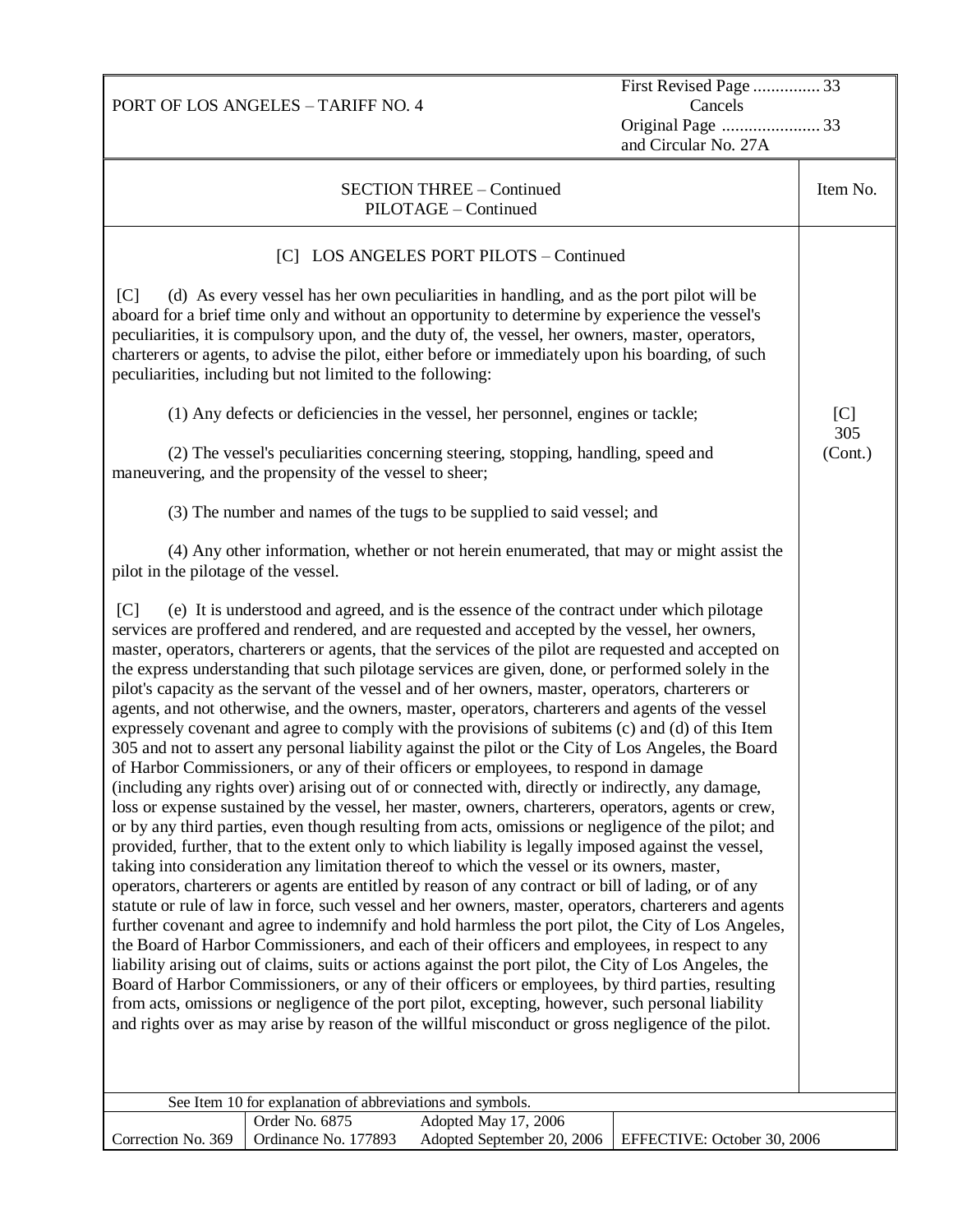Second Revised Page ........... 34 Cancels First Revised Page ............... 34 and Circular No. 27A

| <b>SECTION THREE - Continued</b><br>PILOTAGE - Continued                                                                                                                                                                                                                                                                                                                                                                                                                                                                                                                                                                                                                                                          | Item No.   |
|-------------------------------------------------------------------------------------------------------------------------------------------------------------------------------------------------------------------------------------------------------------------------------------------------------------------------------------------------------------------------------------------------------------------------------------------------------------------------------------------------------------------------------------------------------------------------------------------------------------------------------------------------------------------------------------------------------------------|------------|
| [C] LOS ANGELES PORT PILOTS - Continued                                                                                                                                                                                                                                                                                                                                                                                                                                                                                                                                                                                                                                                                           |            |
|                                                                                                                                                                                                                                                                                                                                                                                                                                                                                                                                                                                                                                                                                                                   |            |
| The vessel and her owners, master, operators, charterers and agents further covenant and<br>agree that all damages to municipally owned or controlled facilities caused, directly or indirectly,<br>by the vessel shall be paid promptly upon demand.                                                                                                                                                                                                                                                                                                                                                                                                                                                             |            |
| C <br>If any vessel on whose behalf piloting services are requested and accepted is not owned by<br>the person or company ordering piloting services, it is understood and agreed that such person or<br>company warrants its' authority to bind the vessel and her owners, master, operators and charters<br>to all the provisions of paragraphs (c), (d) and (e) of this Item 305, and that such person or<br>company agrees to indemnify and to hold harmless the port pilot, the City of Los Angeles and the<br>Board of Harbor Commissioners with respect to all losses, damages and/or expenses that may be<br>suffered or incurred in consequence of such person's or company's not having such authority. | [C]<br>305 |
| [C]<br>(f) The pilotage charges assessed for the services proffered or rendered by a port pilot<br>under this Tariff have been computed and are assessed in accordance with and based upon each<br>and every of the limitations, agreements, covenants, and conditions set forth in this Item 305. Said<br>pilotage charges do not include marine insurance insuring the vessel, her owners, master,<br>operators, charterers and agents, from the consequences of negligence of the port pilot. However,<br>marine insurance may be provided on a "trip" basis as provided for in Item 330(c).                                                                                                                   | (Cont.)    |
| (g) All Persons providing piloting service in the Port of Los Angeles must hold a federal<br>license for the Port of Los Angeles.                                                                                                                                                                                                                                                                                                                                                                                                                                                                                                                                                                                 |            |
| (h) Any vessel subject to pilotage that wishes to decline the use of a pilot provided by the<br>City of Los Angeles shall before entering, leaving or shifting within the Port of Los Angeles:                                                                                                                                                                                                                                                                                                                                                                                                                                                                                                                    |            |
| (1) Obtain prior permission from the United States Coast Guard Captain of the Port.                                                                                                                                                                                                                                                                                                                                                                                                                                                                                                                                                                                                                               |            |
| (2) Any vessel having received the above permission from the Captain of the Port must<br>notify the VTIS and the Los Angeles Pilot Station before arrival or commencement of any<br>movement within the Harbor, and abide by all local rules and regulations.                                                                                                                                                                                                                                                                                                                                                                                                                                                     |            |
| (3) If for any reason a vessel's master or local representative permits the movement of a<br>vessel without complying with regulations in this Section, he or she will be subject to<br>misdemeanor penalty charges under Tariff Item 220.                                                                                                                                                                                                                                                                                                                                                                                                                                                                        |            |
|                                                                                                                                                                                                                                                                                                                                                                                                                                                                                                                                                                                                                                                                                                                   |            |
|                                                                                                                                                                                                                                                                                                                                                                                                                                                                                                                                                                                                                                                                                                                   |            |
|                                                                                                                                                                                                                                                                                                                                                                                                                                                                                                                                                                                                                                                                                                                   |            |
|                                                                                                                                                                                                                                                                                                                                                                                                                                                                                                                                                                                                                                                                                                                   |            |
|                                                                                                                                                                                                                                                                                                                                                                                                                                                                                                                                                                                                                                                                                                                   |            |
| See Item 10 for explanation of abbreviations and symbols.                                                                                                                                                                                                                                                                                                                                                                                                                                                                                                                                                                                                                                                         |            |
| Order No. 6875<br>Adopted May 17, 2006<br>Correction No. 370<br>Ordinance No. 177893<br>Adopted September 20, 2006<br>EFFECTIVE: October 30, 2006                                                                                                                                                                                                                                                                                                                                                                                                                                                                                                                                                                 |            |

PORT OF LOS ANGELES – TARIFF NO. 4

119<br>119 - Johann Barnes<br>119 - Johann Barnes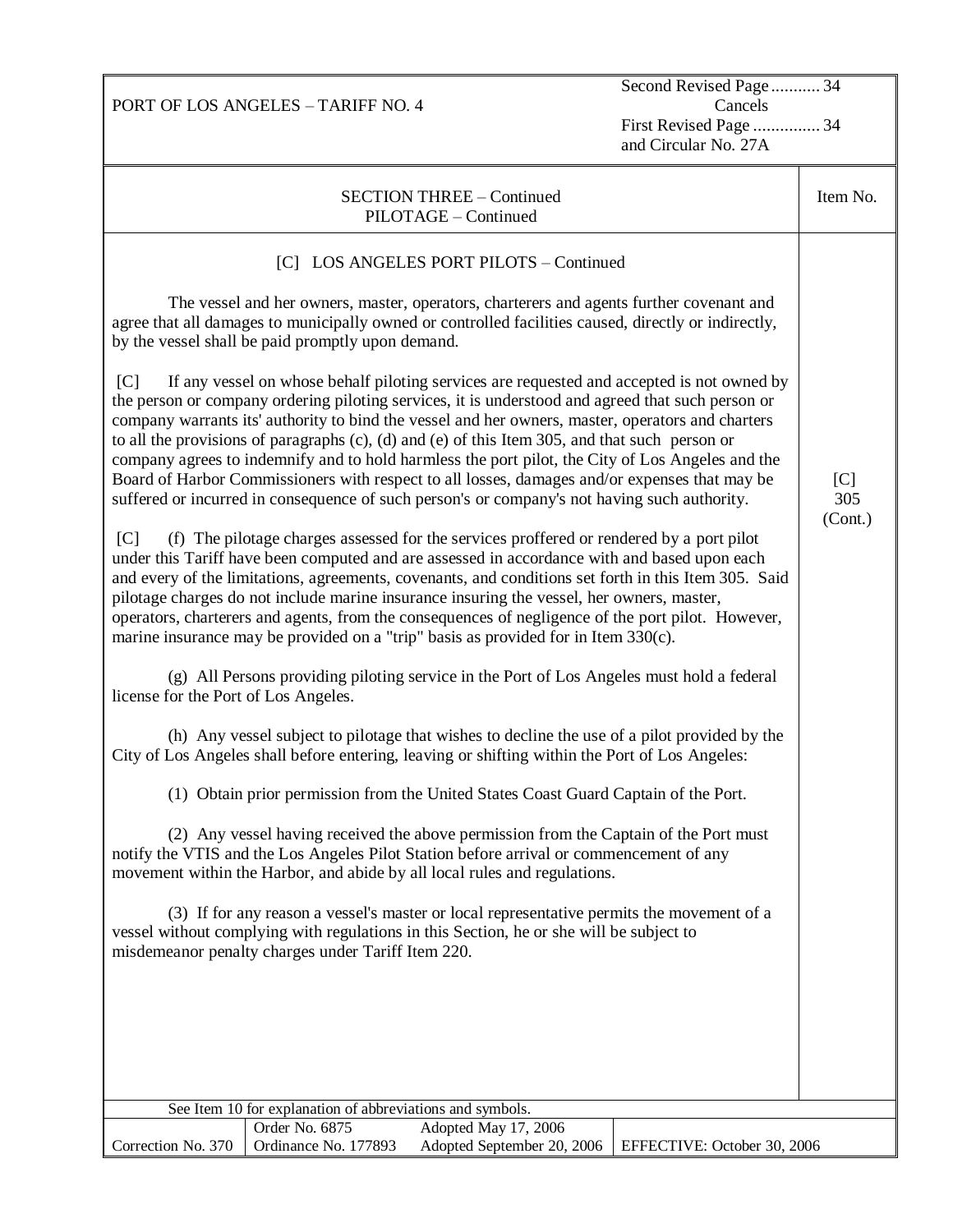|                                                    | PORT OF LOS ANGELES - TARIFF NO. 4                                                                                                                                 |                                                                                                                                                                                                                                                                                                                                                                                                                                                                                                                                                                                                                                                                                                                                                                                                                                                                                                                                                                                                                                                                                                                                                                                                                                                                                                                                                                                                                                                                                                                                                                                                                                                                                                                                                                                                                                                              | Second Revised Page 35<br>Cancels |            |
|----------------------------------------------------|--------------------------------------------------------------------------------------------------------------------------------------------------------------------|--------------------------------------------------------------------------------------------------------------------------------------------------------------------------------------------------------------------------------------------------------------------------------------------------------------------------------------------------------------------------------------------------------------------------------------------------------------------------------------------------------------------------------------------------------------------------------------------------------------------------------------------------------------------------------------------------------------------------------------------------------------------------------------------------------------------------------------------------------------------------------------------------------------------------------------------------------------------------------------------------------------------------------------------------------------------------------------------------------------------------------------------------------------------------------------------------------------------------------------------------------------------------------------------------------------------------------------------------------------------------------------------------------------------------------------------------------------------------------------------------------------------------------------------------------------------------------------------------------------------------------------------------------------------------------------------------------------------------------------------------------------------------------------------------------------------------------------------------------------|-----------------------------------|------------|
|                                                    |                                                                                                                                                                    |                                                                                                                                                                                                                                                                                                                                                                                                                                                                                                                                                                                                                                                                                                                                                                                                                                                                                                                                                                                                                                                                                                                                                                                                                                                                                                                                                                                                                                                                                                                                                                                                                                                                                                                                                                                                                                                              |                                   |            |
|                                                    |                                                                                                                                                                    |                                                                                                                                                                                                                                                                                                                                                                                                                                                                                                                                                                                                                                                                                                                                                                                                                                                                                                                                                                                                                                                                                                                                                                                                                                                                                                                                                                                                                                                                                                                                                                                                                                                                                                                                                                                                                                                              | and Circular No. 27A              |            |
|                                                    |                                                                                                                                                                    | <b>SECTION THREE - Continued</b><br>PILOTAGE - Continued                                                                                                                                                                                                                                                                                                                                                                                                                                                                                                                                                                                                                                                                                                                                                                                                                                                                                                                                                                                                                                                                                                                                                                                                                                                                                                                                                                                                                                                                                                                                                                                                                                                                                                                                                                                                     |                                   | Item No.   |
| [C]<br>such vessel;<br>Port of Los Angeles;<br>[C] | pilot (except as otherwise provided in this Item):<br>(a) Vessels under three hundred gross tons;<br>Long Beach when piloted by a pilot of the Port of Long Beach; | <b>VESSELS SUBJECT TO PILOTAGE</b><br>All vessels entering, leaving or shifting in the Port of Los Angeles shall be subject to<br>pilotage and be under the direction of a pilot federally licensed to perform piloting services into<br>and out of the Port of Los Angeles, except the following vessels when not actually employing a<br>(b) Vessels licensed and engaged in the fishing trades and vessels sailing under United<br>States enrollment and license while under the control and direction of a pilot duly licensed under<br>the laws of the United States of America for the Port of Los Angeles;<br>(c) Vessel moving from any point in the Port of Los Angeles to any point in the Port of<br>(d) Combat and training vessels of the U.S. Government, foreign nations or the State of<br>California when, in the discretion of the Executive Director, the courtesies of the Port of Los<br>Angeles are extended to such vessels, whether or not a port pilot is actually employed by<br>(e) Vessels moving under flat tow from point to point within the Port of Los Angeles and<br>between points in the Port of Los Angeles and the Port of Long Beach;<br>(f) Vessels entering or leaving the Port of Los Angeles under flat tow, when the tow is in<br>charge of the bona fide master of the tugboat and such master holds a Federal pilot's license for the<br>(g) Private yachts under 300 gross tons, when used for pleasure purposes only;<br>(h) Vessels engaged exclusively in the exhibition of goods for the sole purpose of the<br>promotion of international trade, whether or not a port pilot is actually employed by that vessel;<br>(i) Public vessels of the United States of America. As used herein, "public vessel" has the<br>same meaning as used in the Public Vessels Act, 43 Stat. 112, 46 U.S.C. 781, et seq. |                                   | [C]<br>310 |
|                                                    | See Item 10 for explanation of abbreviations and symbols.                                                                                                          |                                                                                                                                                                                                                                                                                                                                                                                                                                                                                                                                                                                                                                                                                                                                                                                                                                                                                                                                                                                                                                                                                                                                                                                                                                                                                                                                                                                                                                                                                                                                                                                                                                                                                                                                                                                                                                                              |                                   |            |
|                                                    | Order No. 6875                                                                                                                                                     | Adopted May 17, 2006                                                                                                                                                                                                                                                                                                                                                                                                                                                                                                                                                                                                                                                                                                                                                                                                                                                                                                                                                                                                                                                                                                                                                                                                                                                                                                                                                                                                                                                                                                                                                                                                                                                                                                                                                                                                                                         |                                   |            |
| Correction No. 371                                 | Ordinance No. 177893                                                                                                                                               | Adopted September 20, 2006                                                                                                                                                                                                                                                                                                                                                                                                                                                                                                                                                                                                                                                                                                                                                                                                                                                                                                                                                                                                                                                                                                                                                                                                                                                                                                                                                                                                                                                                                                                                                                                                                                                                                                                                                                                                                                   | EFFECTIVE: October 30, 2006       |            |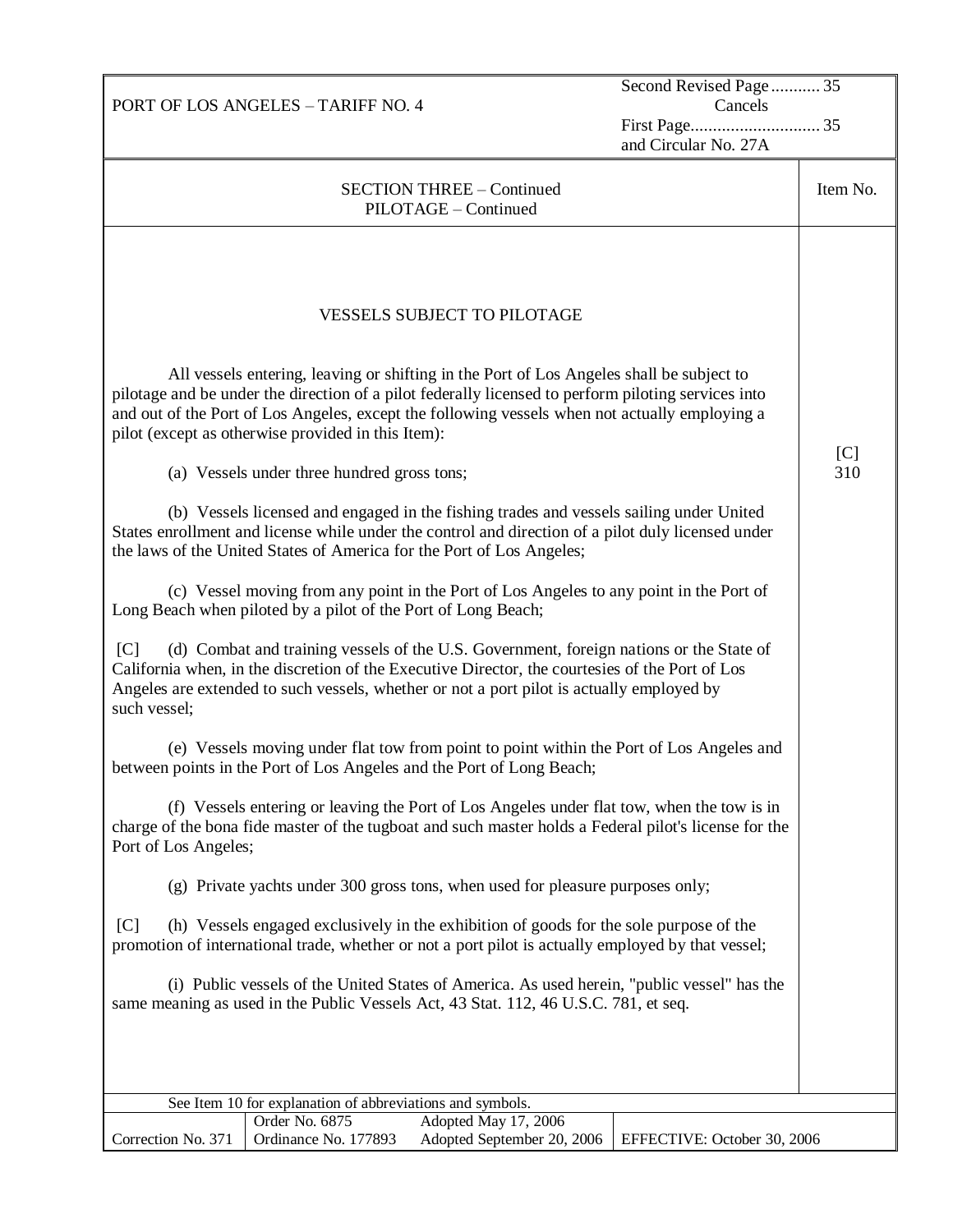|                    | PORT OF LOS ANGELES - TARIFF NO. 4                                          |                                                                                                                                                                                                                                                                                             | Second Revised Page 36<br>Cancels<br>First Revised Page  36<br>And Circular No. 13 |          |
|--------------------|-----------------------------------------------------------------------------|---------------------------------------------------------------------------------------------------------------------------------------------------------------------------------------------------------------------------------------------------------------------------------------------|------------------------------------------------------------------------------------|----------|
|                    |                                                                             | <b>SECTION THREE - Continued</b><br>PILOTAGE - Continued                                                                                                                                                                                                                                    |                                                                                    | Item No. |
|                    |                                                                             | AREA SUBJECT TO PILOTAGE                                                                                                                                                                                                                                                                    |                                                                                    |          |
| breakwater.        |                                                                             | A federally licensed pilot for the Port of Los Angeles, as specified in Item $305(g)$ , is<br>required on all vessels subject to pilotage when underway in any waters inside the federal                                                                                                    |                                                                                    |          |
| (a)<br>(b)         | area.                                                                       | Inbound vessels must take aboard such pilot within the designated pilot boarding<br>Pilots shall not debark outbound vessels inside the federal breakwater unless<br>extreme weather conditions make it necessary for pilot safety.                                                         |                                                                                    | 311      |
|                    |                                                                             |                                                                                                                                                                                                                                                                                             |                                                                                    |          |
|                    |                                                                             | PILOTAGE BASED UPON                                                                                                                                                                                                                                                                         |                                                                                    |          |
| C                  | used to determine the length and tonnage of the vessel.                     | (a) The charges for pilotage shall apply on the overall length and the gross tonnage except<br>as otherwise specifically provided in this Tariff. The Lloyd's Register, when available, will be                                                                                             |                                                                                    |          |
| $\ast$             | wharves and other facilities of the Port of Los Angeles.                    | (b) All vessels for which the overall length and gross tonnage is not available in the<br>register described in Paragraph (a) of this item, or on vessel documents, shall be measured and/or<br>estimated by the Executive Director, otherwise, such vessels shall be denied the use of the |                                                                                    | 320      |
| $\mathrm{+}$       |                                                                             | (c) "Overall length" is the linear distance expressed in meters of the extreme length of a<br>vessel. "Gross tonnage" is as defined in the Lloyd's Register of Shipping.                                                                                                                    |                                                                                    |          |
|                    |                                                                             |                                                                                                                                                                                                                                                                                             |                                                                                    |          |
|                    |                                                                             |                                                                                                                                                                                                                                                                                             |                                                                                    |          |
|                    |                                                                             |                                                                                                                                                                                                                                                                                             |                                                                                    |          |
|                    |                                                                             |                                                                                                                                                                                                                                                                                             |                                                                                    |          |
|                    |                                                                             |                                                                                                                                                                                                                                                                                             |                                                                                    |          |
|                    |                                                                             |                                                                                                                                                                                                                                                                                             |                                                                                    |          |
|                    |                                                                             |                                                                                                                                                                                                                                                                                             |                                                                                    |          |
|                    | See Item 10 for explanation of abbreviations and symbols.<br>Order No. 6619 | Adopted August 4, 1998                                                                                                                                                                                                                                                                      |                                                                                    |          |
| Correction No. 137 | Ordinance No. 172169                                                        | Adopted August 10, 1998                                                                                                                                                                                                                                                                     | EFFECTIVE: September 26, 1998                                                      |          |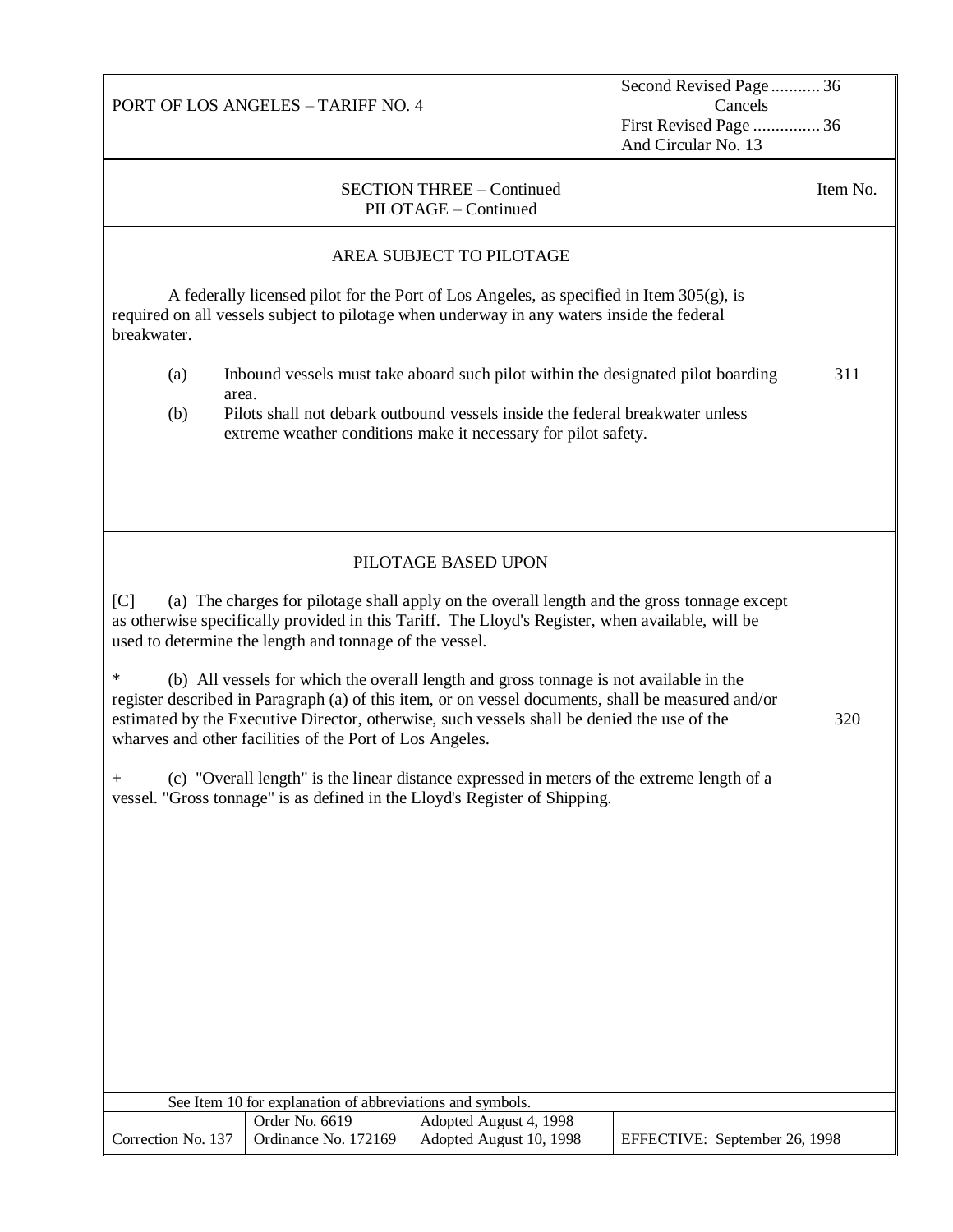PORT OF LOS ANGELES – TARIFF NO. 4 Twelfth Revised Page .......... 37 Cancels Eleventh Revised Page......... 37 SECTION THREE - Continued PILOTAGE - Continued Item No. CHARGES FOR PILOTAGE (a) Pilotage charges are in addition to all other charges contained in this Tariff and shall be assessed against all vessels subject to the payment of pilotage under this Section and shall be paid by the vessel so assessed to the Port of Los Angeles before any such vessel leaves the Port of Los Angeles, unless satisfactory credit is obtained [subject to Exceptions 1,2,3,4 and paragraph (d)] (See Item No. 260, Credit List): + [A] (b) Pilotage charges will be assessed per gross registered ton in addition to a charge assessed on the overall length of the vessel per movement type (see Item 300) according to the following tables: Gross Registered Ton (GRT) Rate Schedule Effective Date 4/1/2021 1/1/2022 1/1/2023 1/1/2024 1/1/2025  $$0.00665 \times 0.00703 \times 0.00742 \times 0.00783 \times 0.00827$ Overall Length of Vessel in Meters (See Item 320) Dollars Per Movement ENTERING OR LEAVING OVER BUT NOT OVER 4/1/2021 1/1/2022 1/1/2023 1/1/2024 1/1/2025 0 125 648 685 723 764 806 125 | 128 | 679 | 717 | 757 | 800 | 844 128 | 131 | 710 | 749 | 791 | 836 | 882 131 | 134 | 741 | 783 | 827 | 873 | 922 134 | 137 | 779 | 823 | 869 | 918 | 969 137 | 140 | 826 | 872 | 921 | 972 | 1027 140 | 143 | 879 | 928 | 980 | 1035 | 1093 143 | 146 | 924 | 976 | 1030 | 1088 | 1149 146 | 149 | 978 | 1033 | 1090 | 1152 | 1216 149 | 152 | 1024 | 1082 | 1142 | 1206 | 1274 152 | 155 | 1074 | 1134 | 1198 | 1265 | 1335 155 | 158 | 1126 | 1189 | 1255 | 1326 | 1400 158 | 161 | 1170 | 1236 | 1305 | 1378 | 1455 161 | 164 | 1220 | 1288 | 1360 | 1436 | 1517 164 | 167 | 1268 | 1339 | 1414 | 1493 | 1577 167 | 170 | 1316 | 1389 | 1467 | 1549 | 1636 170 | 173 | 1368 | 1444 | 1525 | 1610 | 1701 173 | 176 | 1414 | 1493 | 1577 | 1665 | 1758 176 | 179 | 1475 | 1558 | 1645 | 1737 | 1834 + [A] 330 See Item 10 for explanation of abbreviations and symbols. Correction No. 773 Order No. 21-7295 Adopted March 18, 2021 Ordinance No. 187184 Adopted August 31, 2021 EFFECTIVE: October 18, 2021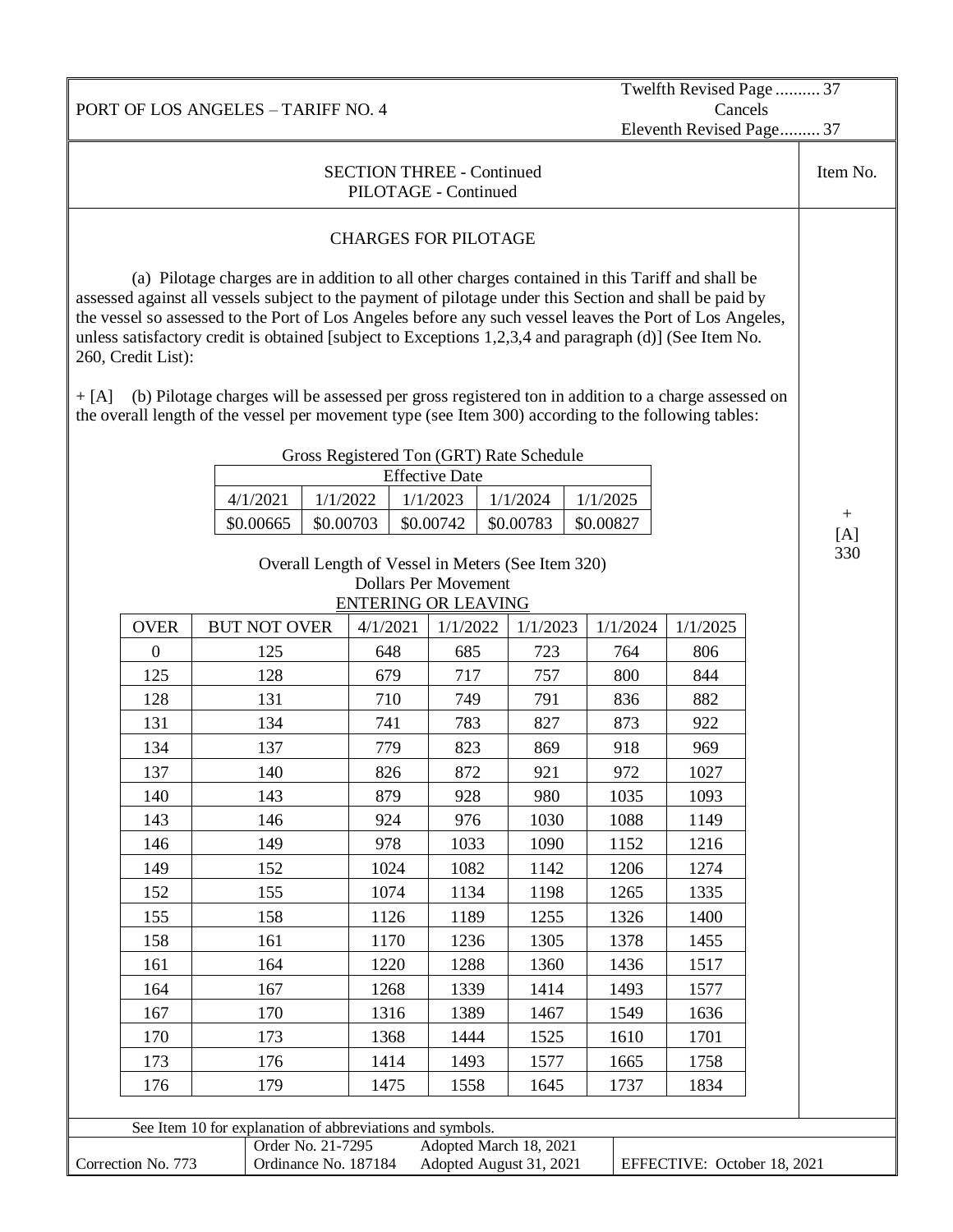See Item 10 for explanation of abbreviations and symbols. Correction No. 774 Order No. 21-7295 Adopted March 18, 2021 Ordinance No. 187184 Adopted August 31, 2021 EFFECTIVE: October 18, 2021

298 304 3176 3354 3542 3741 3950 310 3243 3425 3616 3819 4033 316 3308 3494 3689 3896 4114 322 3375 3564 3764 3974 4197 328 3443 3635 3839 4054 4281 334 3508 3704 3912 4131 4362 340 3570 3770 3981 4204 4440 346 3635 3838 4053 4280 4520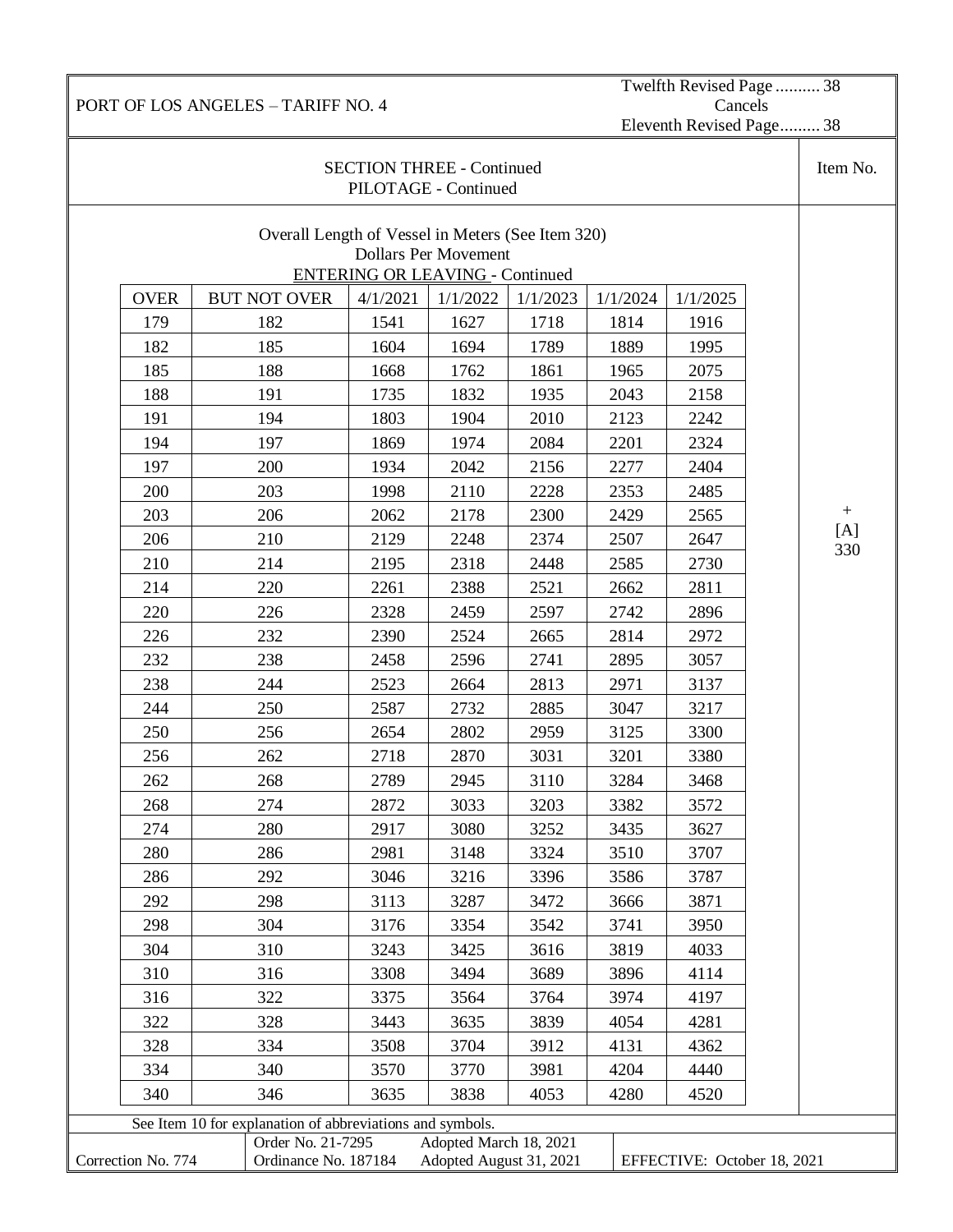Twelfth Revised Page .......... 39 Cancels Eleventh Revised Page......... 39

|                    |                                                           | <b>SECTION THREE - Continued</b><br>PILOTAGE - Continued |                                                    |          |          |                             | Item No.          |
|--------------------|-----------------------------------------------------------|----------------------------------------------------------|----------------------------------------------------|----------|----------|-----------------------------|-------------------|
|                    | Overall Length of Vessel in Meters (See Item 320)         | <b>ENTERING OR LEAVING - Continued</b>                   | <b>Dollars Per Movement</b>                        |          |          |                             |                   |
| <b>OVER</b>        | <b>BUT NOT OVER</b>                                       | 4/1/2021                                                 | 1/1/2022                                           | 1/1/2023 | 1/1/2024 | 1/1/2025                    |                   |
| 346                | 352                                                       | 3701                                                     | 3909                                               | 4127     | 4359     | 4603                        |                   |
| 352                | 358                                                       | 3769                                                     | 3980                                               | 4203     | 4438     | 4687                        |                   |
| 358                | 364                                                       | 3835                                                     | 4050                                               | 4277     | 4516     | 4769                        |                   |
| 364                | 370                                                       | 3902                                                     | 4120                                               | 4351     | 4595     | 4852                        |                   |
| 370                | 376                                                       | 3959                                                     | 4181                                               | 4415     | 4662     | 4923                        |                   |
| 376                | 382                                                       | 4029                                                     | 4254                                               | 4492     | 4744     | 5010                        |                   |
| 382                | 388                                                       | 4095                                                     | 4324                                               | 4567     | 4822     | 5092                        |                   |
| 388                | 394 and over                                              | 4162                                                     | 4395                                               | 4641     | 4901     | 5175                        |                   |
|                    | Overall Length of Vessel in Meters (See Item 320)         |                                                          | <b>Dollars Per Movement</b><br><b>INTER HARBOR</b> |          |          |                             | $+$<br>[A]<br>330 |
| <b>OVER</b>        | <b>BUT NOT OVER</b>                                       | 4/1/2021                                                 | 1/1/2022                                           | 1/1/2023 | 1/1/2024 | 1/1/2025                    |                   |
| $\overline{0}$     | 125                                                       | 648                                                      | 685                                                | 723      | 764      | 806                         |                   |
| 125                | 128                                                       | 648                                                      | 685                                                | 723      | 764      | 806                         |                   |
| 128                | 131                                                       | 648                                                      | 685                                                | 723      | 764      | 806                         |                   |
| 131                | 134                                                       | 648                                                      | 685                                                | 723      | 764      | 806                         |                   |
| 134                | 137                                                       | 648                                                      | 685                                                | 723      | 764      | 806                         |                   |
| 137                | 140                                                       | 648                                                      | 685                                                | 723      | 764      | 806                         |                   |
| 140                | 143                                                       | 648                                                      | 685                                                | 723      | 764      | 806                         |                   |
| 143                | 146                                                       | 648                                                      | 685                                                | 723      | 764      | 806                         |                   |
| 146                | 149                                                       | 685                                                      | 724                                                | 764      | 807      | 852                         |                   |
| 149                | 152                                                       | 717                                                      | 757                                                | 800      | 844      | 892                         |                   |
| 152                | 155                                                       | 752                                                      | 794                                                | 838      | 885      | 935                         |                   |
| 155                | 158                                                       | 782                                                      | 826                                                | 873      | 921      | 973                         |                   |
| 158                | 161                                                       | 821                                                      | 866                                                | 915      | 966      | 1020                        |                   |
| 161                | 164                                                       | 854                                                      | 902                                                | 953      | 1006     | 1062                        |                   |
| 164                | 167                                                       | 886                                                      | 936                                                | 988      | 1043     | 1102                        |                   |
| 167                | 170                                                       | 921                                                      | 972                                                | 1027     | 1084     | 1145                        |                   |
| 170                | 173                                                       | 954                                                      | 1007                                               | 1063     | 1123     | 1186                        |                   |
| 173                | 176                                                       | 989                                                      | 1045                                               | 1103     | 1165     | 1230                        |                   |
| 176                | 179                                                       | 1033                                                     | 1091                                               | 1152     | 1216     | 1284                        |                   |
| 179                | 182                                                       | 1077                                                     | 1137                                               | 1201     | 1268     | 1339                        |                   |
|                    |                                                           |                                                          |                                                    |          |          |                             |                   |
|                    | See Item 10 for explanation of abbreviations and symbols. |                                                          |                                                    |          |          |                             |                   |
| Correction No. 775 | Order No. 21-7295<br>Ordinance No. 187184                 |                                                          | Adopted March 18, 2021<br>Adopted August 31, 2021  |          |          | EFFECTIVE: October 18, 2021 |                   |
|                    |                                                           |                                                          |                                                    |          |          |                             |                   |

PORT OF LOS ANGELES – TARIFF NO. 4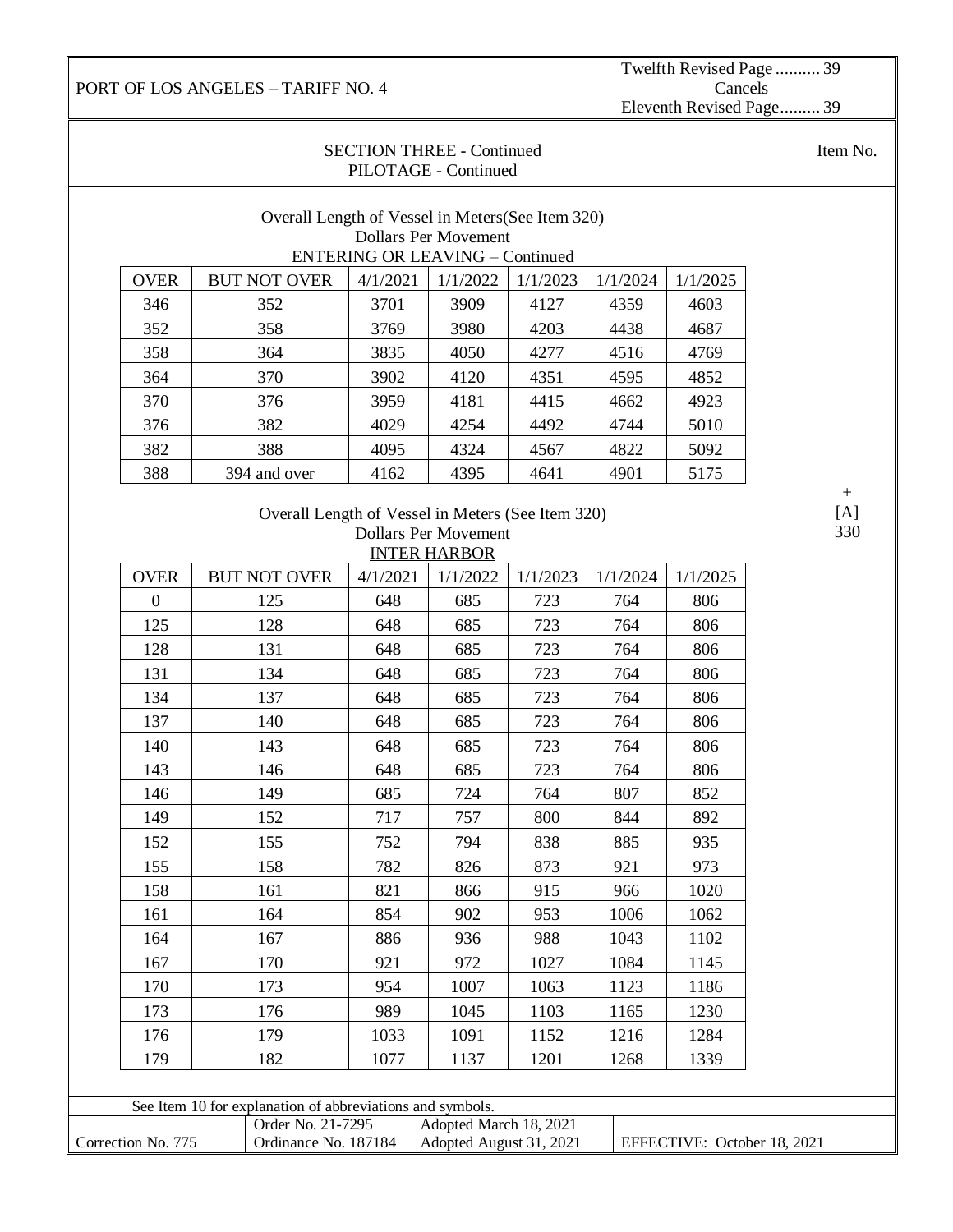Original Page.................... 39A

|                    |                                                           |          | <b>SECTION THREE - Continued</b><br>PILOTAGE - Continued       |          |          |                             | Item No. |
|--------------------|-----------------------------------------------------------|----------|----------------------------------------------------------------|----------|----------|-----------------------------|----------|
|                    | Overall Length of Vessel in Meters (See Item 320)         |          | <b>Dollars Per Movement</b><br><b>INTER HARBOR - Continued</b> |          |          |                             |          |
| <b>OVER</b>        | <b>BUT NOT OVER</b>                                       | 4/1/2021 | 1/1/2022                                                       | 1/1/2023 | 1/1/2024 | 1/1/2025                    |          |
| 182                | 185                                                       | 1126     | 1189                                                           | 1255     | 1326     | 1400                        |          |
| 185                | 188                                                       | 1170     | 1236                                                           | 1305     | 1378     | 1455                        |          |
| 188                | 191                                                       | 1219     | 1287                                                           | 1359     | 1435     | 1515                        |          |
| 191                | 194                                                       | 1263     | 1334                                                           | 1408     | 1487     | 1571                        |          |
| 194                | 197                                                       | 1306     | 1379                                                           | 1457     | 1538     | 1624                        |          |
| 197                | 200                                                       | 1350     | 1425                                                           | 1505     | 1589     | 1678                        |          |
| 200                | 203                                                       | 1400     | 1479                                                           | 1561     | 1649     | 1741                        |          |
| 203                | 206                                                       | 1447     | 1528                                                           | 1613     | 1704     | 1799                        |          |
| 206                | 210                                                       | 1491     | 1575                                                           | 1663     | 1756     | 1854                        | $^{+}$   |
| 210                | 214                                                       | 1540     | 1626                                                           | 1717     | 1813     | 1915                        | [A]      |
| 214                | 220                                                       | 1581     | 1669                                                           | 1763     | 1862     | 1966                        | 330      |
| 220                | 226                                                       | 1630     | 1722                                                           | 1818     | 1920     | 2028                        |          |
| 226                | 232                                                       | 1674     | 1767                                                           | 1866     | 1971     | 2081                        |          |
| 232                | 238                                                       | 1723     | 1820                                                           | 1922     | 2029     | 2143                        |          |
| 238                | 244                                                       | 1762     | 1861                                                           | 1965     | 2075     | 2192                        |          |
| 244                | 250                                                       | 1811     | 1912                                                           | 2020     | 2133     | 2252                        |          |
| 250                | 256                                                       | 1855     | 1959                                                           | 2069     | 2185     | 2307                        |          |
| 256                | 262                                                       | 1904     | 2011                                                           | 2123     | 2242     | 2368                        |          |
| 262                | 268                                                       | 1948     | 2057                                                           | 2173     | 2294     | 2423                        |          |
| 268                | 274                                                       | 1995     | 2106                                                           | 2224     | 2349     | 2481                        |          |
| 274                | 280                                                       | 2041     | 2156                                                           | 2276     | 2404     | 2538                        |          |
| 280                | 286                                                       | 2088     | 2205                                                           | 2328     | 2458     | 2596                        |          |
| 286                | 292                                                       | 2132     | 2251                                                           | 2378     | 2511     | 2651                        |          |
| 292                | 298                                                       | 2179     | 2301                                                           | 2429     | 2565     | 2709                        |          |
| 298                | 304                                                       | 2225     | 2350                                                           | 2481     | 2620     | 2767                        |          |
| 304                | 310                                                       | 2269     | 2396                                                           | 2531     | 2672     | 2822                        |          |
| 310                | 316                                                       | 2316     | 2445                                                           | 2582     | 2727     | 2880                        |          |
| 316                | 322                                                       | 2360     | 2492                                                           | 2632     | 2779     | 2935                        |          |
| 322                | 328                                                       | 2410     | 2545                                                           | 2687     | 2838     | 2997                        |          |
| 328                | 334                                                       | 2453     | 2590                                                           | 2736     | 2889     | 3050                        |          |
| 334                | 340                                                       | 2500     | 2640                                                           | 2787     | 2943     | 3108                        |          |
| 340                | 346                                                       | 2547     | 2690                                                           | 2840     | 2999     | 3167                        |          |
|                    |                                                           |          |                                                                |          |          |                             |          |
|                    | See Item 10 for explanation of abbreviations and symbols. |          |                                                                |          |          |                             |          |
|                    | Order No. 21-7295                                         |          | Adopted March 18, 2021                                         |          |          |                             |          |
| Correction No. 776 | Ordinance No. 187184                                      |          | Adopted August 31, 2021                                        |          |          | EFFECTIVE: October 18, 2021 |          |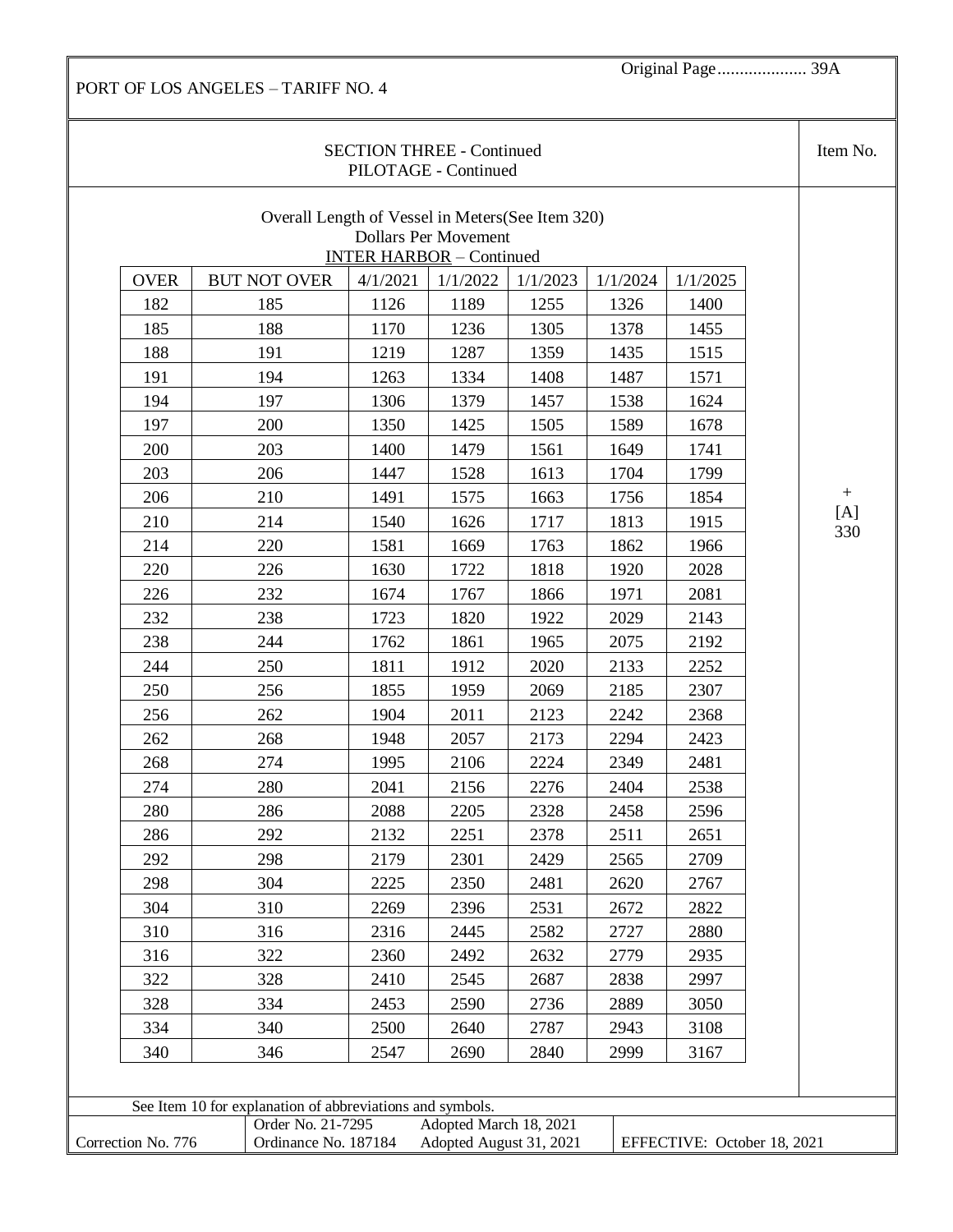Original Page.....................39B

|                |                                                   | <b>SECTION THREE - Continued</b><br>PILOTAGE - Continued |                             |             |              |              | Item No.                |
|----------------|---------------------------------------------------|----------------------------------------------------------|-----------------------------|-------------|--------------|--------------|-------------------------|
|                | Overall Length of Vessel in Meters (See Item 320) |                                                          | <b>Dollars Per Movement</b> |             |              |              |                         |
|                |                                                   | <b>INTER HARBOR - Continued</b>                          |                             |             |              |              |                         |
| <b>OVER</b>    | <b>BUT NOT OVER</b>                               | 4/1/2021                                                 | 1/1/2022                    | 1/1/2023    | 1/1/2024     | 1/1/2025     |                         |
| 346            | 352                                               | 2590                                                     | 2735                        | 2889        | 3050         | 3221         |                         |
| 352            | 358                                               | 2639                                                     | 2787                        | 2943        | 3108         | 3282         |                         |
| 358            | 364                                               | 2683                                                     | 2834                        | 2992        | 3160         | 3337         |                         |
| 364            | 370                                               | 2730                                                     | 2883                        | 3044        | 3215         | 3395         |                         |
| 370            | 376                                               | 2774                                                     | 2929                        | 3094        | 3267         | 3450         |                         |
| 376            | 382                                               | 2852                                                     | 3012                        | 3181        | 3359         | 3547         |                         |
| 382            | 388                                               | 2867                                                     | 3028                        | 3197        | 3376         | 3565         |                         |
| 388            | 394 and over                                      | 2915                                                     | 3078                        | 3250        | 3432         | 3624         |                         |
|                | Overall Length of Vessel in Meters (See Item 320) |                                                          |                             |             |              |              | $\boldsymbol{+}$<br>[A] |
|                |                                                   |                                                          | <b>Dollars Per Movement</b> |             |              |              | 330                     |
|                |                                                   |                                                          | <b>INTRA HARBOR</b>         |             |              |              |                         |
| <b>OVER</b>    | <b>BUT NOT OVER</b>                               | 4/1/2021                                                 | 1/1/2022                    | 1/1/2023    | 1/1/2024     | 1/1/2025     |                         |
| $\overline{0}$ | 125                                               | 648                                                      | 685                         | 723         | 764          | 806          |                         |
| 125            | 128                                               | 648                                                      | 685                         | 723         | 764          | 806          |                         |
| 128            | 131                                               | 648                                                      | 685                         | 723         | 764          | 806          |                         |
| 131            | 134                                               | 648                                                      | 685                         | 723         | 764          | 806          |                         |
| 134            | 137                                               | 648                                                      | 685                         | 723         | 764          | 806          |                         |
| 137            | 140                                               | 648                                                      | 685                         | 723         | 764          | 806          |                         |
| 140            | 143                                               | 648                                                      | 685                         | 723         | 764          | 806          |                         |
| 143            | 146                                               | 648                                                      | 685                         | 723         | 764          | 806          |                         |
| 146            | 149                                               | 648                                                      | 685                         | 723         | 764          | 806          |                         |
| 149            | 152                                               | 648                                                      | 685                         | 723         | 764          | 806          |                         |
| 152            | 155                                               | 648                                                      | 685                         | 723         | 764          | 806          |                         |
| 155            | 158                                               | 672                                                      | 709                         | 749         | 791          | 835          |                         |
| 158            | 161                                               | 702                                                      | 742                         | 783         | 827          | 873          |                         |
|                | 164                                               | 733                                                      | 774                         | 817         | 863          | 911          |                         |
| 161            | 167                                               | 761                                                      | 804                         | 849         | 897          | 947          |                         |
| 164            |                                                   |                                                          | 834                         | 881         | 930          | 982          |                         |
| 167            | 170                                               | 790                                                      |                             |             |              |              |                         |
| 170            | 173                                               | 821                                                      | 866                         | 915         | 966          | 1020         |                         |
| 173            | 176                                               | 852                                                      | 900                         | 950         | 1004         | 1060         |                         |
| 176<br>179     | 179<br>182                                        | 884<br>922                                               | 933<br>974                  | 986<br>1028 | 1041<br>1086 | 1099<br>1146 |                         |

|                | Order No. 21-7295    | Adopted March 18, 2021  |                             |
|----------------|----------------------|-------------------------|-----------------------------|
| Correction No. | Ordinance No. 187184 | Adopted August 31, 2021 | EFFECTIVE: October 18, 2021 |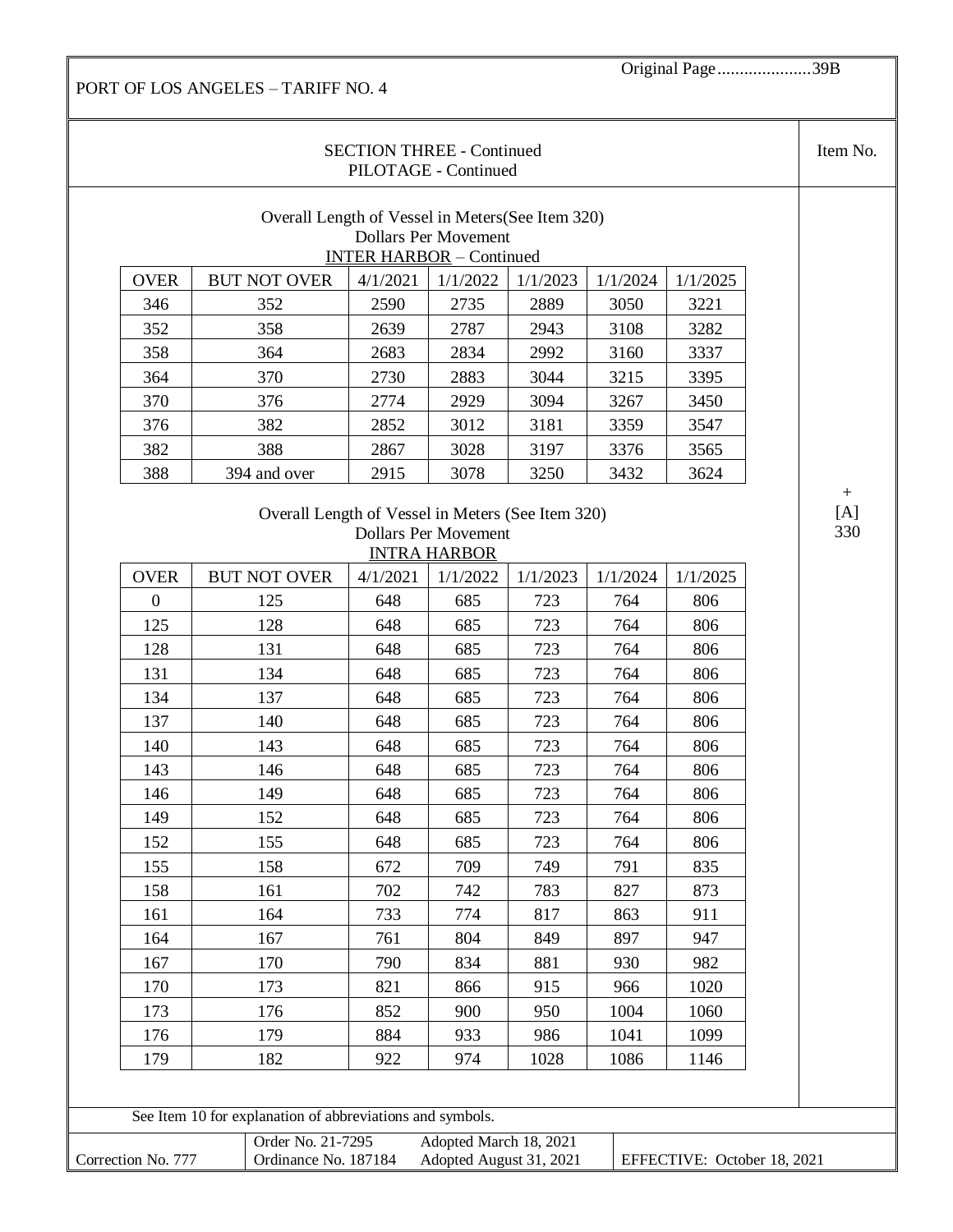Original Page.....................39C

|                    |                                                           | <b>SECTION THREE - Continued</b><br>PILOTAGE - Continued |                             |          |          |                             | Item No. |
|--------------------|-----------------------------------------------------------|----------------------------------------------------------|-----------------------------|----------|----------|-----------------------------|----------|
|                    | Overall Length of Vessel in Meters (See Item 320)         | <b>INTRA HARBOR</b> - Continued                          | <b>Dollars Per Movement</b> |          |          |                             |          |
| <b>OVER</b>        | <b>BUT NOT OVER</b>                                       | 4/1/2021                                                 | 1/1/2022                    | 1/1/2023 | 1/1/2024 | 1/1/2025                    |          |
| 182                | 185                                                       | 962                                                      | 1016                        | 1073     | 1133     | 1196                        |          |
| 185                | 188                                                       | 1003                                                     | 1059                        | 1119     | 1181     | 1248                        |          |
| 188                | 191                                                       | 1044                                                     | 1103                        | 1165     | 1230     | 1299                        |          |
| 191                | 194                                                       | 1081                                                     | 1142                        | 1206     | 1273     | 1345                        |          |
| 194                | 197                                                       | 1123                                                     | 1185                        | 1252     | 1322     | 1396                        |          |
| 197                | 200                                                       | 1158                                                     | 1223                        | 1292     | 1364     | 1441                        |          |
| 200                | 203                                                       | 1200                                                     | 1267                        | 1338     | 1413     | 1492                        |          |
| 203                | 206                                                       | 1240                                                     | 1309                        | 1382     | 1460     | 1542                        |          |
| 206                | 210                                                       | 1278                                                     | 1349                        | 1425     | 1505     | 1589                        | $^{+}$   |
| 210                | 214                                                       | 1316                                                     | 1389                        | 1467     | 1549     | 1636                        | [A]      |
| 214                | 220                                                       | 1353                                                     | 1428                        | 1508     | 1593     | 1682                        | 330      |
| 220                | 226                                                       | 1395                                                     | 1473                        | 1556     | 1643     | 1735                        |          |
| 226                | 232                                                       | 1433                                                     | 1513                        | 1598     | 1687     | 1782                        |          |
| 232                | 238                                                       | 1475                                                     | 1558                        | 1645     | 1737     | 1834                        |          |
| 238                | 244                                                       | 1511                                                     | 1596                        | 1685     | 1779     | 1879                        |          |
| 244                | 250                                                       | 1551                                                     | 1638                        | 1730     | 1827     | 1929                        |          |
| 250                | 256                                                       | 1596                                                     | 1685                        | 1779     | 1879     | 1984                        |          |
| 256                | 262                                                       | 1636                                                     | 1727                        | 1824     | 1926     | 2034                        |          |
| 262                | 268                                                       | 1668                                                     | 1762                        | 1861     | 1965     | 2075                        |          |
| 268                | 274                                                       | 1709                                                     | 1804                        | 1905     | 2012     | 2125                        |          |
| 274                | 280                                                       | 1750                                                     | 1848                        | 1951     | 2061     | 2176                        |          |
| 280                | 286                                                       | 1789                                                     | 1889                        | 1995     | 2107     | 2225                        |          |
| 286                | 292                                                       | 1828                                                     | 1930                        | 2038     | 2153     | 2273                        |          |
| 292                | 298                                                       | 1869                                                     | 1974                        | 2084     | 2201     | 2324                        |          |
| 298                | 304                                                       | 1905                                                     | 2012                        | 2124     | 2243     | 2369                        |          |
| 304                | 310                                                       | 1946                                                     | 2055                        | 2170     | 2292     | 2420                        |          |
| 310                | 316                                                       | 1988                                                     | 2100                        | 2217     | 2342     | 2473                        |          |
| 316                | 322                                                       | 2026                                                     | 2140                        | 2260     | 2386     | 2520                        |          |
| 322                | 328                                                       | 2062                                                     | 2178                        | 2300     | 2429     | 2565                        |          |
| 328                | 334                                                       | 2104                                                     | 2221                        | 2346     | 2477     | 2616                        |          |
| 334                | 340                                                       | 2142                                                     | 2261                        | 2388     | 2522     | 2663                        |          |
| 340                | 346                                                       | 2182                                                     | 2304                        | 2433     | 2569     | 2713                        |          |
| 346                | 352                                                       | 2222                                                     | 2346                        | 2478     | 2616     | 2763                        |          |
|                    |                                                           |                                                          |                             |          |          |                             |          |
|                    | See Item 10 for explanation of abbreviations and symbols. |                                                          |                             |          |          |                             |          |
|                    | Order No. 21-7295                                         |                                                          | Adopted March 18, 2021      |          |          |                             |          |
| Correction No. 778 | Ordinance No. 187184                                      |                                                          | Adopted August 31, 2021     |          |          | EFFECTIVE: October 18, 2021 |          |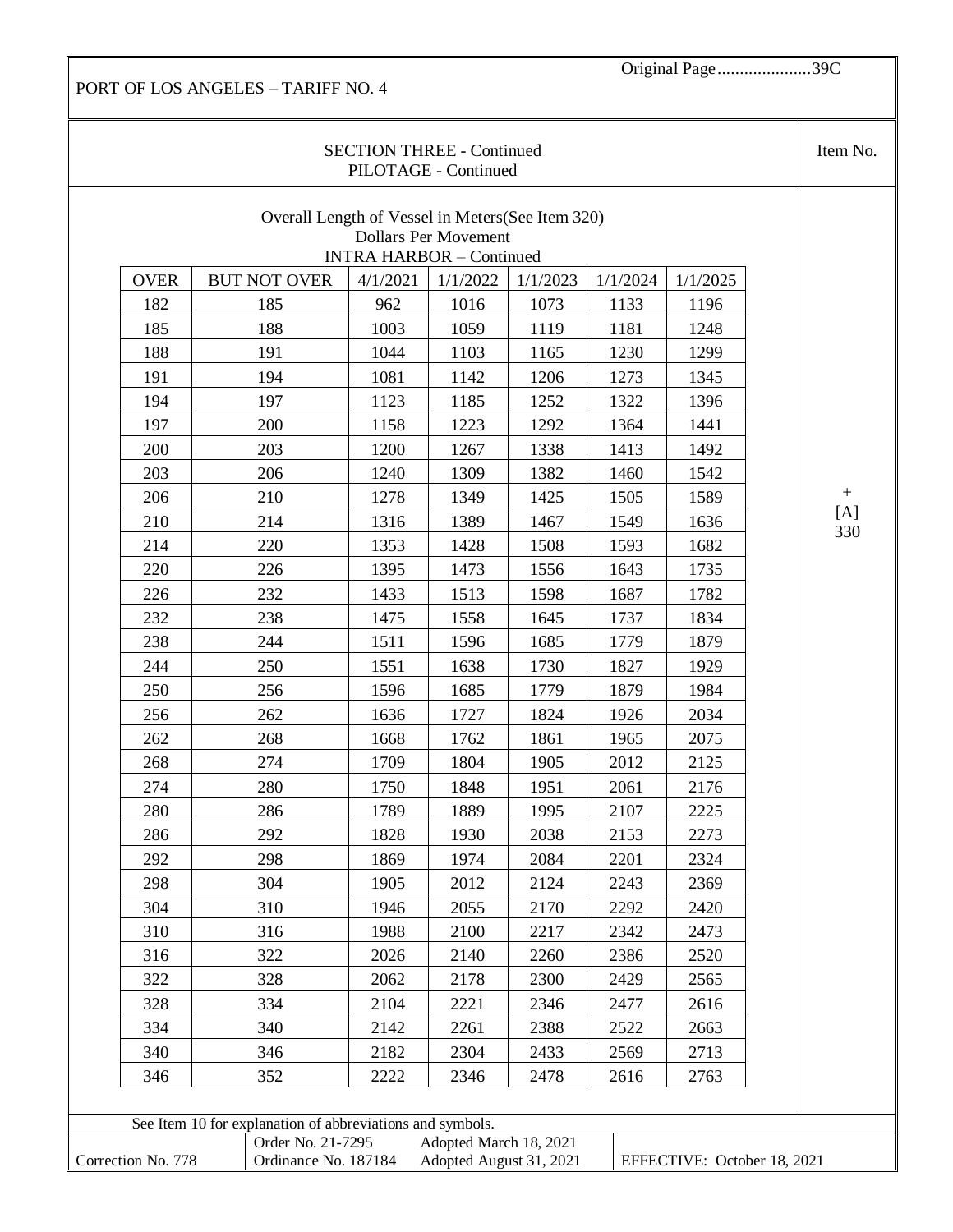Original Page.................... 39D

## PORT OF LOS ANGELES – TARIFF NO. 4

| Item No. |          |          |          |                      | <b>SECTION THREE - Continued</b><br>PILOTAGE - Continued |                                                   |             |
|----------|----------|----------|----------|----------------------|----------------------------------------------------------|---------------------------------------------------|-------------|
|          |          |          |          | Dollars Per Movement | <b>INTRA HARBOR- Continued</b>                           | Overall Length of Vessel in Meters (See Item 320) |             |
|          | 1/1/2025 | 1/1/2024 | 1/1/2023 | 1/1/2022             | 4/1/2021                                                 | <b>BUT NOT OVER</b>                               | <b>OVER</b> |
|          | 2811     | 2662     | 2521     | 2388                 | 2261                                                     | 358                                               | 352         |
|          | 2857     | 2706     | 2562     | 2427                 | 2298                                                     | 364                                               | 358         |
|          | 2906     | 2752     | 2606     | 2468                 | 2337                                                     | 370                                               | 364         |
|          | 2960     | 2803     | 2654     | 2514                 | 2380                                                     | 376                                               | 370         |
|          | 3007     | 2848     | 2697     | 2554                 | 2418                                                     | 382                                               | 376         |
|          | 3054     | 2892     | 2739     | 2594                 | 2456                                                     | 388                                               | 382         |
|          | 3104     | 2940     | 2784     | 2636                 | 2496                                                     | 394 and over                                      | 388         |

 Exception 1: Three-fourths (3/4) the entering or leaving charge shall be assessed when vessel subject to the payment of pilotage is not piloted by a port pilot. (Subject to the minimum pilotage charge.)

 Exception 2: One-half (1/2) the applicable charge shall be assessed when a vessel utilizes a port pilot for a movement between the open sea and anchorage in either direction when no other movement is involved and when the period at anchor does not exceed 24 hours. (Subject to the minimum pilotage charge.)

 Exception 3: No intra-harbor shifting charge shall be assessed when entering vessels which anchor because of inclement weather or other causes beyond the control of such vessel, if such vessels proceed thence to berth immediately after such cause of delay ceases to exist.

 Exception 4: For the purpose of assessing pilotage charges against barges, the sum of the overall length plus the overall width will be used. When the barge and tug or towboat are combined as an integrated unit, pilotage charges shall be assessed on the overall length and gross tonnage of the combined unit.

 (c) The pilotage charges assessed for the services proffered or rendered by a port pilot are assessed in accordance with and based upon each and every one of the limitations, agreements, covenants and conditions set forth in Item 305. However, said pilotage charges do not include marine insurance insuring the vessel, her owners, master, operators and charterers against the consequences of acts, omissions or negligence of the port pilot. Upon reasonable notice given to the Port of Los Angeles, marine insurance will be provided on a "trip" basis in an amount specified up to a maximum limit of liability of \$1,000,000.00, the premium of which will be assessed at cost in addition to the pilotage charges specified above.

The coverage provided will insure said vessel, her owners, master, operators and charterers, as their interests may appear, against those losses or physical damages to said vessel and against those legal liabilities and damages which arise from the consequences of acts, omissions or negligence of the port

| See Item 10 for explanation of abbreviations and symbols. |                      |                         |                             |  |
|-----------------------------------------------------------|----------------------|-------------------------|-----------------------------|--|
|                                                           | Order No. 21-7295    | Adopted March 18, 2021  |                             |  |
| Correction No. 779                                        | Ordinance No. 187184 | Adopted August 31, 2021 | EFFECTIVE: October 18, 2021 |  |

+  $[A]$ 330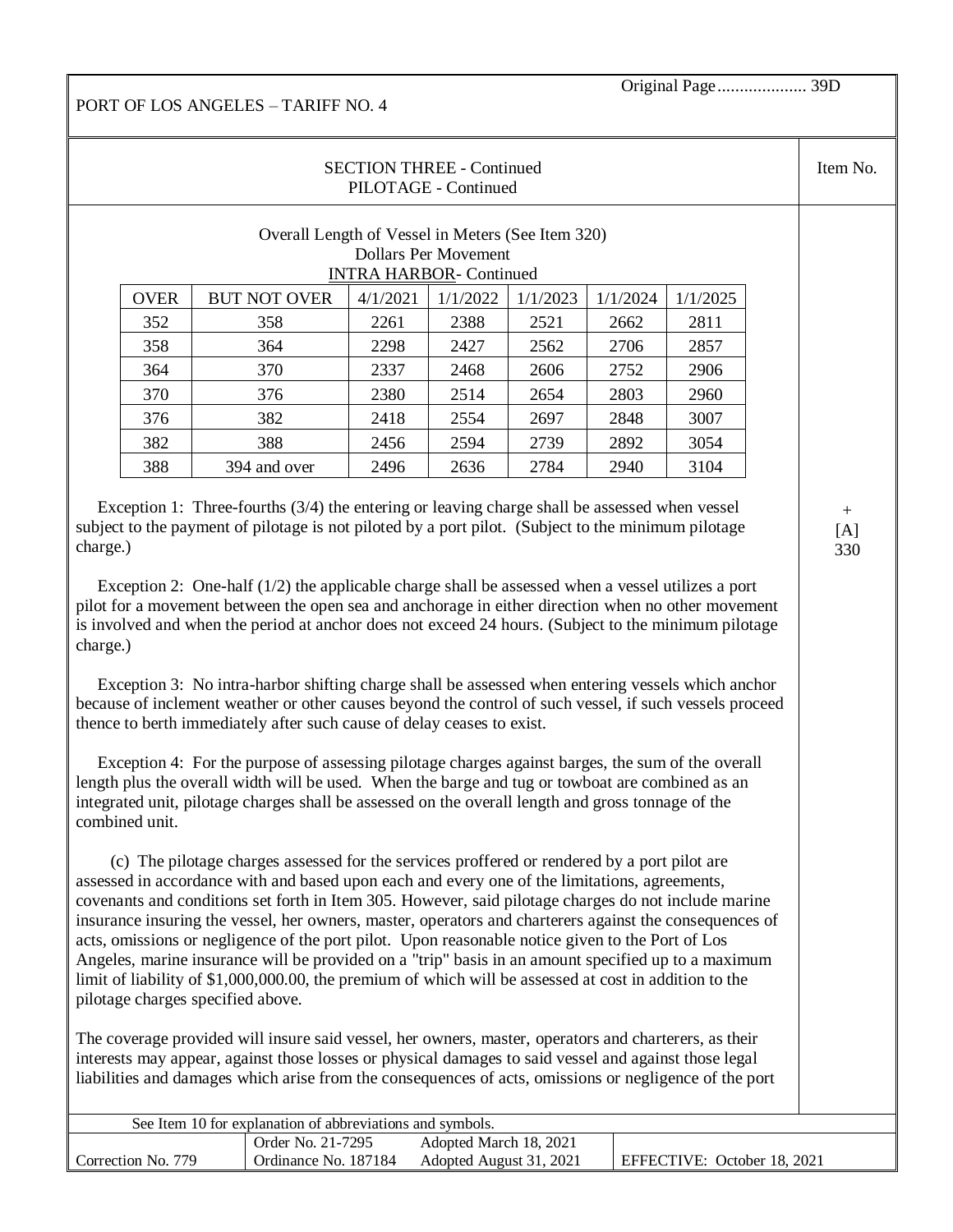Twelfth Revised Page……...40 Cancels Eleventh Revised Page…….40

| <b>SECTION THREE - Continued</b><br>PILOTAGE - Continued                                                                                                                                                                                                                                                                                                                                                                                                                                                                                          |                                                          |          |                       |          | Item No. |                                                                                                      |               |
|---------------------------------------------------------------------------------------------------------------------------------------------------------------------------------------------------------------------------------------------------------------------------------------------------------------------------------------------------------------------------------------------------------------------------------------------------------------------------------------------------------------------------------------------------|----------------------------------------------------------|----------|-----------------------|----------|----------|------------------------------------------------------------------------------------------------------|---------------|
| pilot; provided, however, that such insurance will provide coverage only for that proportion of losses,<br>damages and liabilities sustained by the vessel, her owners, master, operators and charterers<br>proximately caused by acts, omissions or negligence of the port pilot; and that no coverage is provided<br>for losses, damages and liabilities resulting from any other cause whatsoever.                                                                                                                                             |                                                          |          |                       |          |          |                                                                                                      |               |
| request sent to the Port of Los Angeles.                                                                                                                                                                                                                                                                                                                                                                                                                                                                                                          |                                                          |          |                       |          |          | A copy of the insurance policy under which such insurance is available will be provided upon written |               |
| (d) The minimum charge for pilotage shall be per the effective date as follows:<br>$+[A]$                                                                                                                                                                                                                                                                                                                                                                                                                                                         |                                                          |          |                       |          |          |                                                                                                      |               |
|                                                                                                                                                                                                                                                                                                                                                                                                                                                                                                                                                   |                                                          |          | <b>Effective Date</b> |          |          |                                                                                                      |               |
|                                                                                                                                                                                                                                                                                                                                                                                                                                                                                                                                                   | 4/1/2021                                                 | 1/1/2022 | 1/1/2023              | 1/1/2024 | 1/1/2025 |                                                                                                      |               |
|                                                                                                                                                                                                                                                                                                                                                                                                                                                                                                                                                   | \$648.00                                                 | \$685.00 | \$723.00              | \$764.00 | \$806.00 |                                                                                                      |               |
| $+[A]$<br>will be assessed per the effective date as follows:                                                                                                                                                                                                                                                                                                                                                                                                                                                                                     |                                                          |          |                       |          |          | (e) If a request for a pilot is cancelled less than one hour prior to the requested time, a charge   | $^{+}$<br>[A] |
|                                                                                                                                                                                                                                                                                                                                                                                                                                                                                                                                                   |                                                          |          | <b>Effective Date</b> |          |          |                                                                                                      | 330           |
|                                                                                                                                                                                                                                                                                                                                                                                                                                                                                                                                                   | 4/1/2021                                                 | 1/1/2022 | 1/1/2023              | 1/1/2024 | 1/1/2025 |                                                                                                      |               |
|                                                                                                                                                                                                                                                                                                                                                                                                                                                                                                                                                   | \$607.00                                                 | \$641.00 | \$677.00              | \$715.00 | \$755.00 |                                                                                                      |               |
| (f) If a pilot is required to stand by, a standby charge per hour, or fraction thereof, will be<br>$+[A]$<br>assessed in addition to the charges named in paragraph (a) per the effective date as follows:                                                                                                                                                                                                                                                                                                                                        |                                                          |          |                       |          |          |                                                                                                      |               |
|                                                                                                                                                                                                                                                                                                                                                                                                                                                                                                                                                   |                                                          |          | <b>Effective Date</b> |          |          |                                                                                                      |               |
|                                                                                                                                                                                                                                                                                                                                                                                                                                                                                                                                                   | 4/1/2021                                                 | 1/1/2022 | 1/1/2023              | 1/1/2024 | 1/1/2025 |                                                                                                      |               |
|                                                                                                                                                                                                                                                                                                                                                                                                                                                                                                                                                   | \$607.00                                                 | \$641.00 | \$677.00              | \$715.00 | \$755.00 |                                                                                                      |               |
| (g) Effective April 1, 2021, if the assistance of a second pilot is considered necessary for the<br>$+[A]$<br>safety of the vessel or Harbor Department property, or is requested by the master, owners, agents,<br>charterers, operators or the pilot of the vessel, a charge of 100% the total of the first pilot fee, subject to<br>a minimum charge named in paragraph (d), will be assessed.<br>(h) A surcharge per move will be assessed for capital improvements, maintenance and training<br>$+[A]$<br>per the effective date as follows: |                                                          |          |                       |          |          |                                                                                                      |               |
|                                                                                                                                                                                                                                                                                                                                                                                                                                                                                                                                                   |                                                          |          | <b>Effective Date</b> |          |          |                                                                                                      |               |
|                                                                                                                                                                                                                                                                                                                                                                                                                                                                                                                                                   | 4/1/2021                                                 | 1/1/2022 | 1/1/2023              | 1/1/2024 | 1/1/2025 |                                                                                                      |               |
|                                                                                                                                                                                                                                                                                                                                                                                                                                                                                                                                                   | \$110.88                                                 | \$117.09 | \$123.65              | \$130.57 | \$137.88 |                                                                                                      |               |
| (i) A draft surcharge per move will be assessed per foot of vessel draft per the effective date as<br>$+[A]$<br>follows:                                                                                                                                                                                                                                                                                                                                                                                                                          |                                                          |          |                       |          |          |                                                                                                      |               |
| <b>Effective Date</b>                                                                                                                                                                                                                                                                                                                                                                                                                                                                                                                             |                                                          |          |                       |          |          |                                                                                                      |               |
|                                                                                                                                                                                                                                                                                                                                                                                                                                                                                                                                                   | 1/1/2023<br>4/1/2021<br>1/1/2022<br>1/1/2024<br>1/1/2025 |          |                       |          |          |                                                                                                      |               |
|                                                                                                                                                                                                                                                                                                                                                                                                                                                                                                                                                   | \$6.00                                                   | \$12.00  | \$12.67               | \$13.38  | \$14.13  |                                                                                                      |               |
|                                                                                                                                                                                                                                                                                                                                                                                                                                                                                                                                                   |                                                          |          |                       |          |          |                                                                                                      |               |
| See Item 10 for explanation of abbreviations and symbols.                                                                                                                                                                                                                                                                                                                                                                                                                                                                                         |                                                          |          |                       |          |          |                                                                                                      |               |
| Order No. 21-7295<br>Adopted March 18, 2021<br>Ordinance No. 187184<br>Adopted August 31, 2021                                                                                                                                                                                                                                                                                                                                                                                                                                                    |                                                          |          |                       |          |          |                                                                                                      |               |
| Correction No. 780                                                                                                                                                                                                                                                                                                                                                                                                                                                                                                                                |                                                          |          |                       |          |          | EFFECTIVE: October 18, 2021                                                                          |               |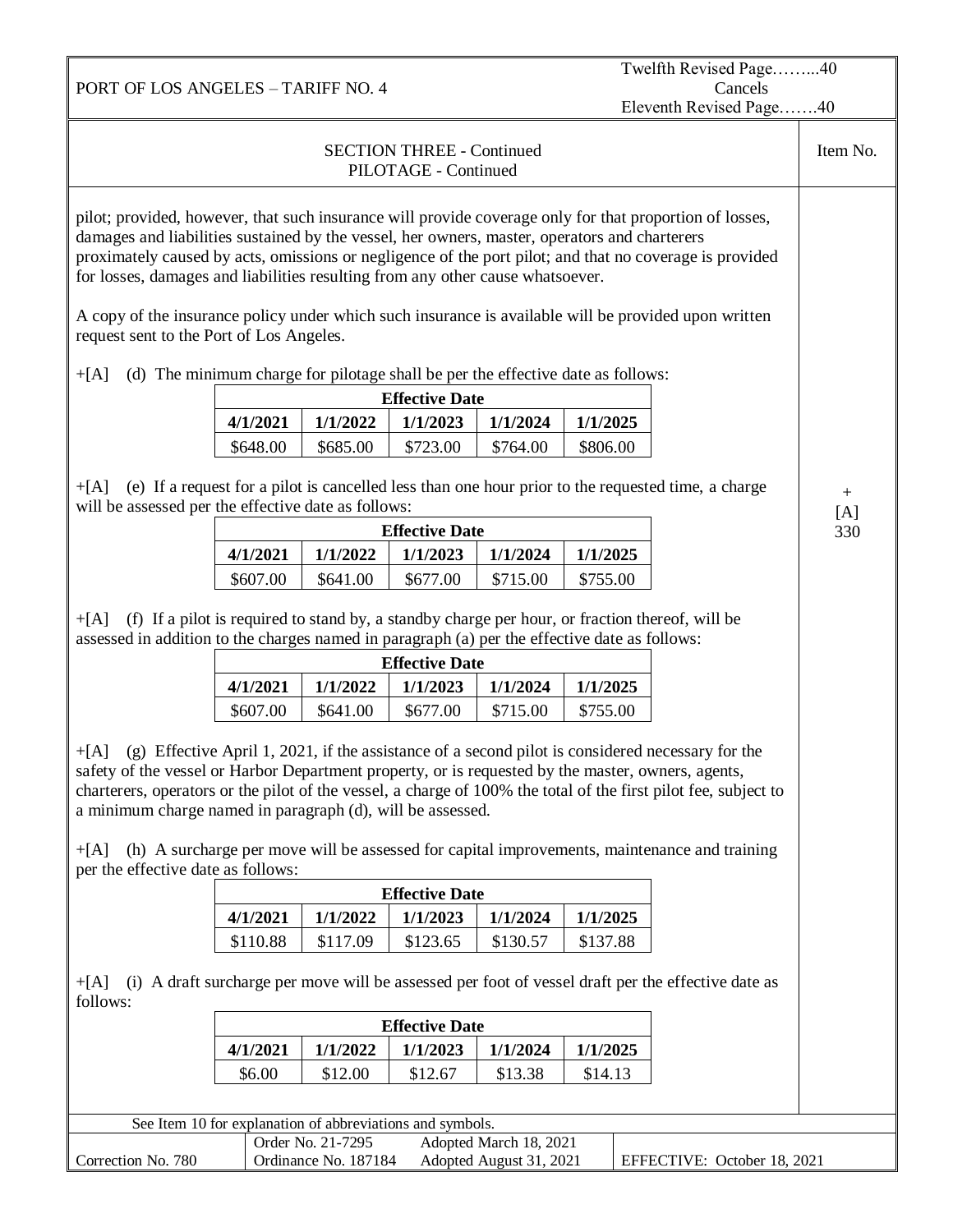PORT OF LOS ANGELES – TARIFF NO. 4 Second Revised Page ...... 40-A Cancels First Revised Page ........... 40-A SECTION THREE – Continued PILOTAGE – Continued Item No. VESSEL TRAFFIC SERVICE (VTS) (This rule not enforceable by the Federal Maritime Commission with whom this tariff is filed) \* 340 Vessels entering, departing, or operating within San Pedro Bay and the approximately 25 mile approach to San Pedro Bay (collectively known as the Vessel Traffic Service (VTS) area as defined in Item No. 350) must comply with the obligations set forth in (1) Port of Los Angeles Tariff No. 4, Section Three, and (2) the Los Angeles-Long Beach Vessel Traffic Service (VTS) User Manual identified in Port of Los Angeles Tariff Item No. 345(D). Certain vessels as prescribed in Los Angeles Tariff Item No. 370 shall pay a VTS fee. The vessel non-fee obligations depend on the size and type of vessel as set forth in the Port of Los Angeles Tariff, Section Three. Certain vessels must actively communicate with the applicable Vessel Traffic Centers (VTC) as defined in the User Manual. Other vessels need not contact the VTC initially but must monitor vessel radio communications and respond to VTC inquiries when haled. Consult the User Manual for detailed requirements. **DEFINITIONS** A**.** "Covered Vessel" (Mandatory Active Participation) means any of the following: 1. Every power driven vessel of 40 meters (approximately 131 feet) or more in length, while navigating; 2. Every towing vessel of 8 meters (approximately 26 feet) or more in length, while navigating; 3. "Towing vessel", as used in this article, means any commercial vessel engaged in towing another vessel astern, or along side, or by pushing it ahead; 4. Every vessel issued a certificate to carry 50 or more passengers for hire, when engaged in trade, regardless of length of vessel, or whether under sail or power driven. B. "Passive Vessel" (Mandatory Passive Participation) means any of the following: 1. Every power driven vessel of at least 20 meters but less than 40 meters (approximately 65 to 131 feet) in length; 2. Every vessel of 100 gross tons or more carrying one or more passengers for hire; 3. Every dredge or floating plant. C. Non-Participating Vessels: If your vessel does not fall into either of the above categories, you are not required by law to participate with VTS. However, your vessel is still subject to the following: 1. Observe and obey all International Rules of the Road, especially Rule 9 and Rule 10; 2. Observe VTS measures (advice/information given by the VTS); 3. Comply with all other measures of safe navigation and prudent seamanship; 4. Contact VTS on VHF-FM 14 Channel to obtain information, seek assistance, or report emergencies; 5. Monitor VHF-FM Channel 14 at all times; 6. Use a radar reflector even if you are small vessel or recreational craft. See Item 10 for explanation of abbreviations and symbols. Correction No. 217 Order No. 6720 Adopted February 28, 2001 Ordinance No. 173867 Adopted March 27, 2001 EFFECTIVE: May 13, 2001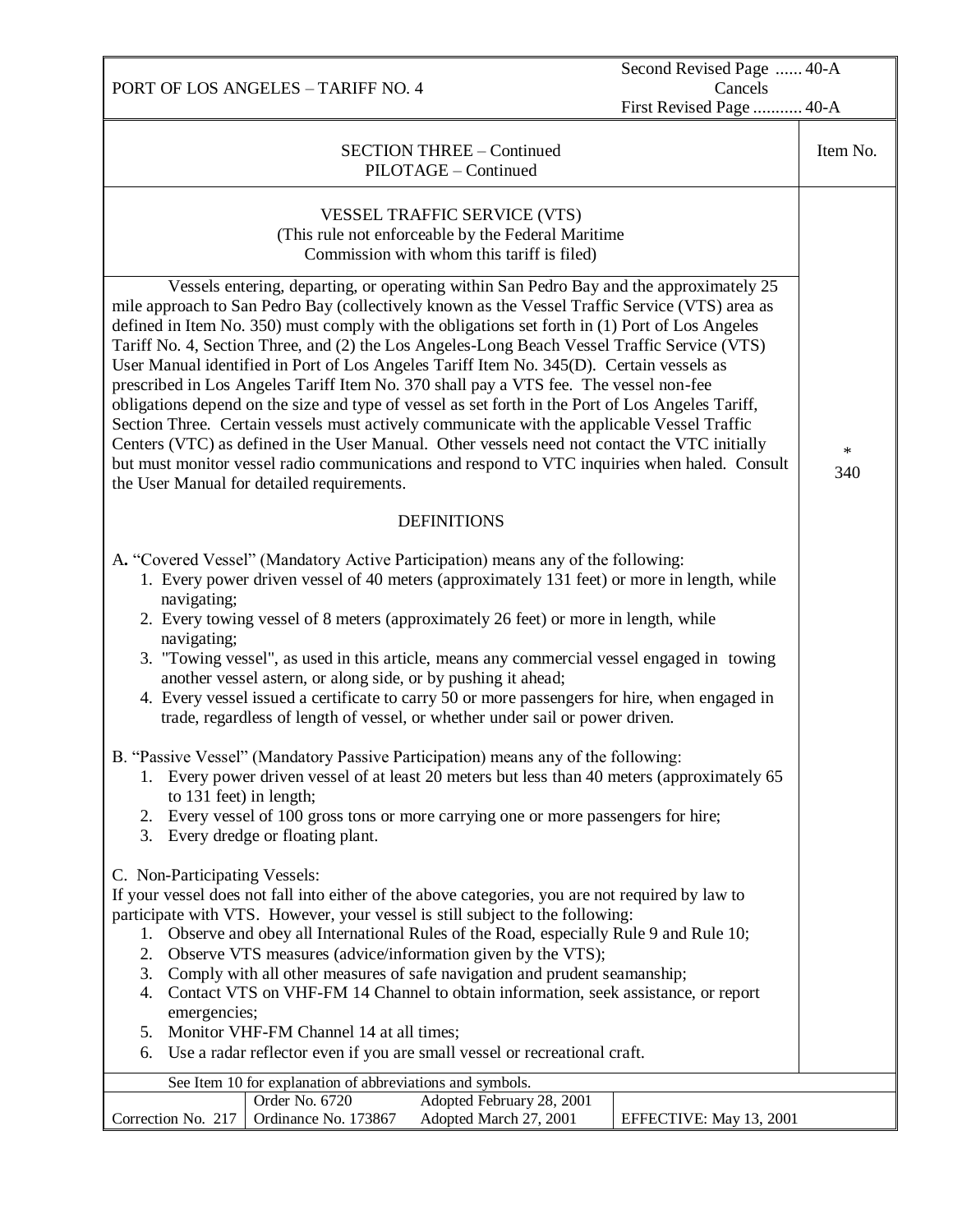PORT OF LOS ANGELES – TARIFF NO. 4 First Revised Page ........ 40-AA Cancels Original Page................ 40-AA SECTION THREE – Continued PILOTAGE – Continued Item No. VESSEL TRAFFIC SERVICE (This rule not enforceable by the Federal Maritime Commission with whom this tariff is filed) \* 345 VESSEL TRAFFIC SERVICE A. The purpose of the VTS is to improve vessel transit safety by providing vessel operators with advance information of other reported marine traffic and any additional information, advice and recommendations which may affect vessel traffic safety within the VTS area. The goal of the Los Angeles/Long Beach Vessel Traffic Service is to provide seamless navigation information to improve vessel transit safety. The Coast Guard/Marine Exchange, Los Angeles Pilots and Long Beach Pilots each specializing in their own area, have worked together to create a unique system. The Vessel Traffic Service is a cooperative effort of the State of California, U.S. Coast Guard, Marine Exchange of Los Angeles – Long Beach Harbor, Inc., Ports of Los Angeles and Long Beach, and under the authority of California Government Code Section 8670.21, Harbors and Navigation Code Section 445-449.5 and the port tariffs of Los Angeles and Long Beach. B. Vessels outside the federal breakwater to 25 nautical miles from Point Fermin will be provided with vessel traffic information through "San Pedro Vessel Traffic Center" (VTC.) San Pedro VTC is jointly operated by the Coast Guard and the Marine Exchange. The San Pedro VTC will provide vessel operators with information. C. Vessels inside the federal breakwater within the boundaries of the Los Angeles and Long Beach sectors will be provided with advisory information on other reported marine traffic and any additional information available to the VTS that may affect vessel traffic safety within their sector. D. VTS operation procedures may be found in the "Los Angeles – Long Beach Vessel Traffic Service (VTS) User Manual." Copies of this manual may be obtained by contacting either the Marine Exchange of LA-LB Harbor or the United States Coast Guard. See Item 10 for explanation of abbreviations and symbols. Correction No. 218 Order No. 6720 Adopted February 28, 2001 Ordinance No. 173867 Adopted March 27, 2001 | EFFECTIVE: May 13, 2001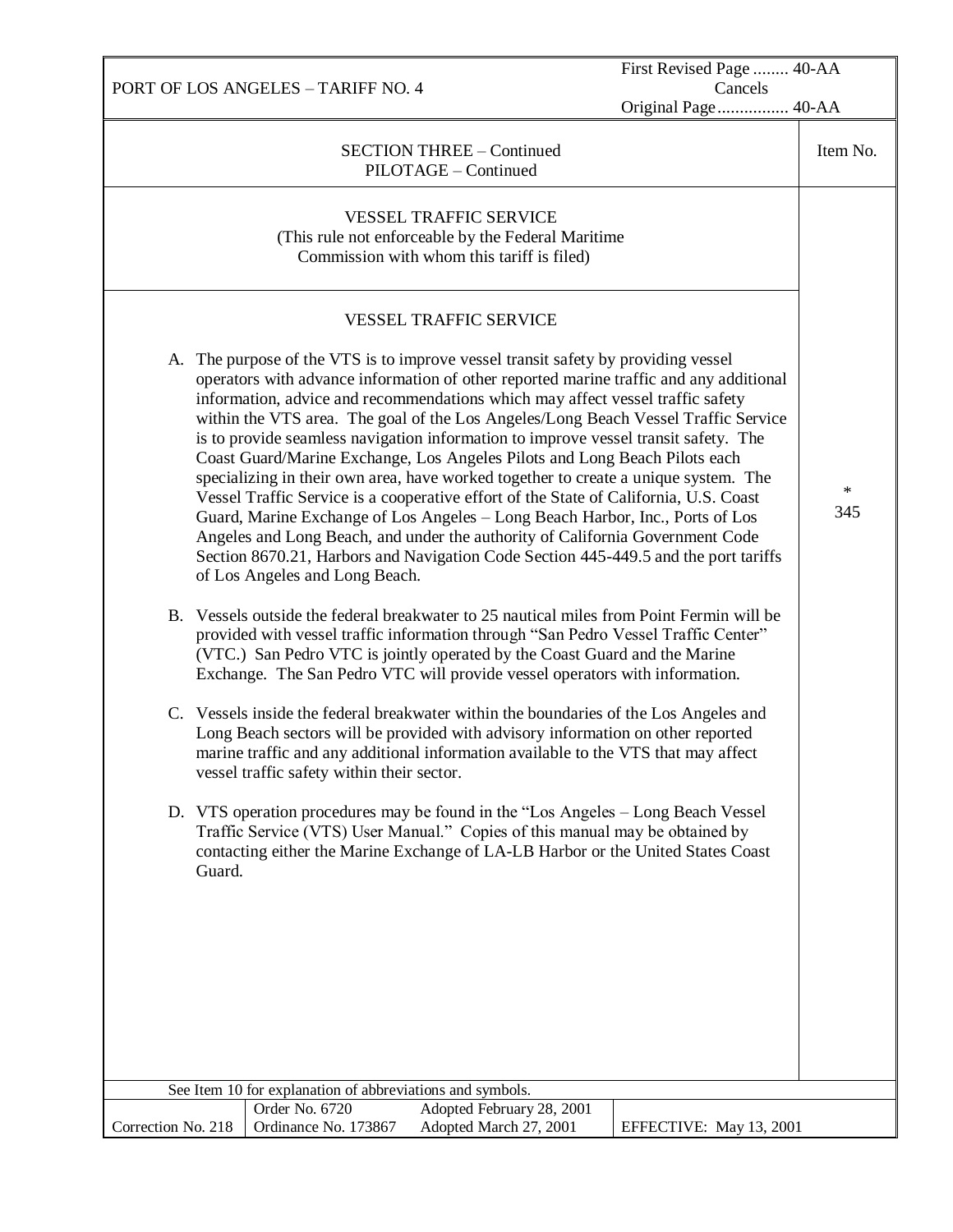|                                               |                                                                             |                                                   | First Revised Page 40-AB |          |
|-----------------------------------------------|-----------------------------------------------------------------------------|---------------------------------------------------|--------------------------|----------|
| PORT OF LOS ANGELES - TARIFF NO. 4<br>Cancels |                                                                             |                                                   |                          |          |
|                                               |                                                                             |                                                   | Original Page 40-AB      |          |
|                                               |                                                                             | SECTION THREE - Continued<br>PILOTAGE - Continued |                          | Item No. |
|                                               |                                                                             |                                                   |                          |          |
|                                               |                                                                             |                                                   |                          |          |
|                                               |                                                                             |                                                   |                          |          |
|                                               |                                                                             |                                                   |                          |          |
|                                               |                                                                             |                                                   |                          |          |
|                                               |                                                                             |                                                   |                          |          |
|                                               |                                                                             |                                                   |                          |          |
|                                               |                                                                             |                                                   |                          |          |
|                                               |                                                                             |                                                   |                          |          |
|                                               |                                                                             | Intentionally left blank                          |                          |          |
|                                               |                                                                             |                                                   |                          |          |
|                                               |                                                                             |                                                   |                          |          |
|                                               |                                                                             |                                                   |                          |          |
|                                               |                                                                             |                                                   |                          |          |
|                                               |                                                                             |                                                   |                          |          |
|                                               |                                                                             |                                                   |                          |          |
|                                               |                                                                             |                                                   |                          |          |
|                                               |                                                                             |                                                   |                          |          |
|                                               |                                                                             |                                                   |                          |          |
|                                               |                                                                             |                                                   |                          |          |
|                                               |                                                                             |                                                   |                          |          |
|                                               |                                                                             |                                                   |                          |          |
|                                               |                                                                             |                                                   |                          |          |
|                                               |                                                                             |                                                   |                          |          |
|                                               |                                                                             |                                                   |                          |          |
|                                               |                                                                             |                                                   |                          |          |
|                                               |                                                                             |                                                   |                          |          |
|                                               |                                                                             |                                                   |                          |          |
|                                               |                                                                             |                                                   |                          |          |
|                                               |                                                                             |                                                   |                          |          |
|                                               |                                                                             |                                                   |                          |          |
|                                               |                                                                             |                                                   |                          |          |
|                                               |                                                                             |                                                   |                          |          |
|                                               | See Item 10 for explanation of abbreviations and symbols.<br>Order No. 6720 | Adopted February 28, 2001                         |                          |          |
| Correction No. 219                            | Ordinance No. 173867                                                        | Adopted March 27, 2001                            | EFFECTIVE: May 13, 2001  |          |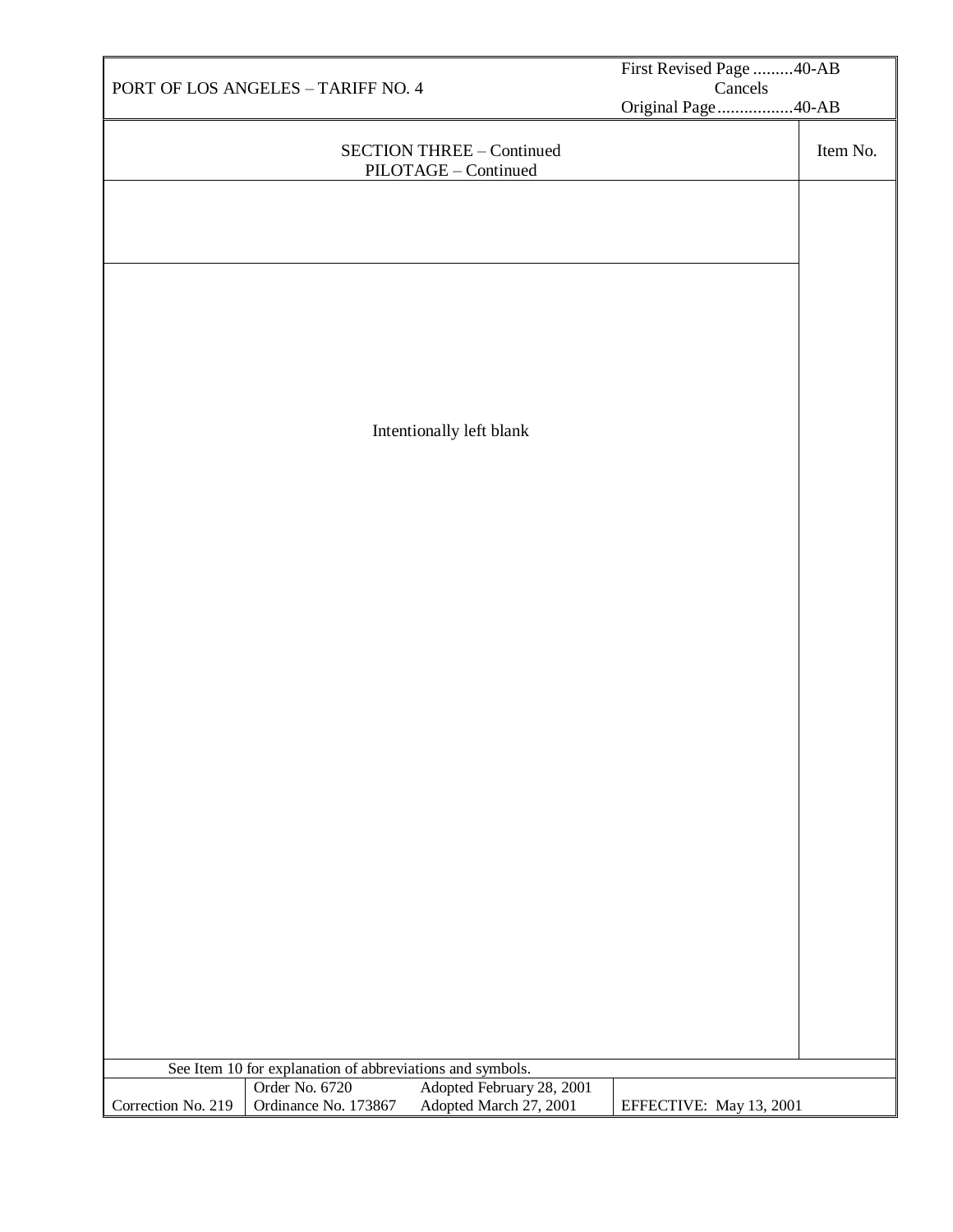|                                    |                                                           |                                                          | First Revised Page 40-AC |          |
|------------------------------------|-----------------------------------------------------------|----------------------------------------------------------|--------------------------|----------|
| PORT OF LOS ANGELES - TARIFF NO. 4 |                                                           | Cancels                                                  |                          |          |
|                                    |                                                           |                                                          | Original Page 40-AC      |          |
|                                    |                                                           | <b>SECTION THREE - Continued</b><br>PILOTAGE - Continued |                          | Item No. |
|                                    |                                                           |                                                          |                          |          |
|                                    |                                                           |                                                          |                          |          |
|                                    |                                                           |                                                          |                          |          |
|                                    |                                                           |                                                          |                          |          |
|                                    |                                                           |                                                          |                          |          |
|                                    |                                                           |                                                          |                          |          |
|                                    |                                                           |                                                          |                          |          |
|                                    |                                                           |                                                          |                          |          |
|                                    |                                                           | Intentionally left blank                                 |                          |          |
|                                    |                                                           |                                                          |                          |          |
|                                    |                                                           |                                                          |                          |          |
|                                    |                                                           |                                                          |                          |          |
|                                    |                                                           |                                                          |                          |          |
|                                    |                                                           |                                                          |                          |          |
|                                    |                                                           |                                                          |                          |          |
|                                    |                                                           |                                                          |                          |          |
|                                    |                                                           |                                                          |                          |          |
|                                    |                                                           |                                                          |                          |          |
|                                    |                                                           |                                                          |                          |          |
|                                    |                                                           |                                                          |                          |          |
|                                    |                                                           |                                                          |                          |          |
|                                    |                                                           |                                                          |                          |          |
|                                    |                                                           |                                                          |                          |          |
|                                    |                                                           |                                                          |                          |          |
|                                    |                                                           |                                                          |                          |          |
|                                    |                                                           |                                                          |                          |          |
|                                    |                                                           |                                                          |                          |          |
|                                    |                                                           |                                                          |                          |          |
|                                    |                                                           |                                                          |                          |          |
|                                    | See Item 10 for explanation of abbreviations and symbols. |                                                          |                          |          |
| Correction No. 220                 | Order No. 6720<br>Ordinance No. 173867                    | Adopted February 28, 2001<br>Adopted March 27, 2001      | EFFECTIVE: May 13, 2001  |          |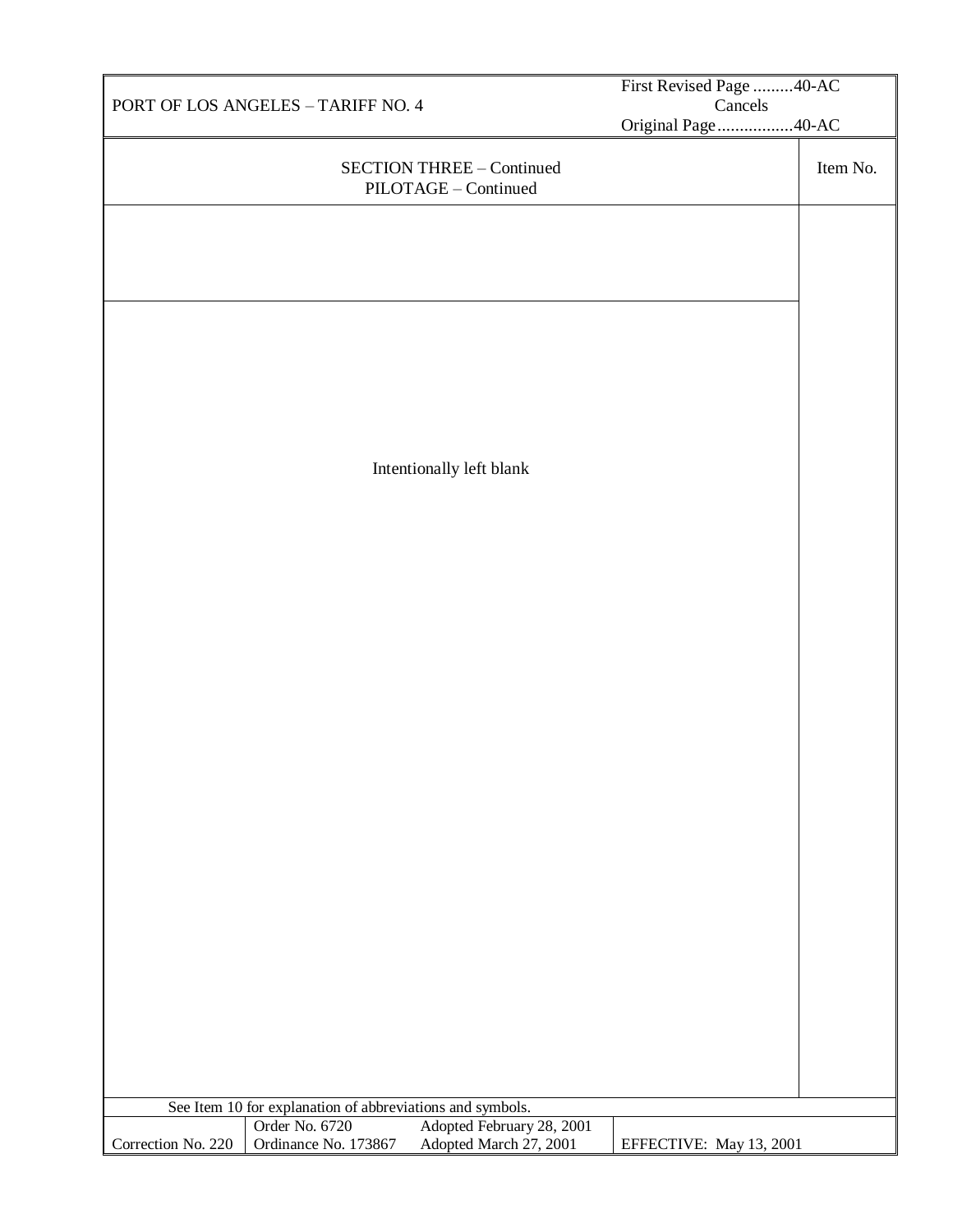PORT OF LOS ANGELES – TARIFF NO. 4 Third Revised Page.......... 40-B Cancels Second Revised Page ...... 40-B SECTION THREE – Continued PILOTAGE – Continued Item No. VESSEL TRAFFIC SERVICE (This rule not enforceable by the Federal Maritime Commission with whom this tariff is filed) VTS AREA The VTS Area, as authorized by California Harbors and Navigation Code (Section 445) and endorsed by the U.S. Coast Guard, will include the waters of San Pedro Bay and San Pedro Channel (outside the federal breakwater) and Santa Monica Bay that are encompassed within the arc of a circle having its center at Point Fermin Light, with a radius of twenty-five (25) nautical miles drawn from a position on the shore in the vicinity of Abalone Point to the south, (33 degrees  $-33.8$ 'N, 117 degrees  $-49.5$ 'W) clock wise to a point on the shore in the vicinity of Malibu Point to the north (34 degrees - 02.5'N, 118 degrees - 35.3'W). 350 VTS "USER FEE" AUTHORIZATION Under the provisions of the State of California Harbors and Navigation Code, Section 446.5 and Government Code Section 8670.21 (f)(2), the Port of Los Angeles imposes "User Fees" upon all arriving covered vessels (see Item 340) transiting the VTS Area, for the purpose of anchoring or berthing at the Port of Los Angeles, (including anchorages outside the federal breakwater). As required by state law, these "User Fees" will pay the cost of operating the Vessel Traffic Service for the Ports of Los Angeles and Long Beach to facilitate safe, reliable, and efficient marine transportation, while protecting the environment. 355 VTS "USER FEES" INVOICING AND PAYMENT PROCEDURES A. All Vessel Traffic Service "User Fees," named in this Tariff (see Item 370,) shall be assessed against all arriving covered vessels (see Item 340 A), subject to the payment of the VTS "User Fees" under these rules. "User Fees" shall be paid by the vessel so assessed, through its master, owner, agent, charterers, or other person duly authorized to do so, upon each arrival to the Port of Los Angeles. In addition, any person responsible under this item (or, pursuant to a contract, the vessel, its owners, and charterers,) are jointly and severally responsible for payment of all VTS User Fees, and each agrees to guarantee such payment. \* B. The Vessel Traffic Service User Fees under this section shall be invoiced by, and be paid to, the Marine Exchange of Los Angeles-Long Beach Harbor, Inc., P. O. Box 1949, San Pedro, CA 90733-1949. TELEPHONE: 310-519-3128; FAX: 310-241-0300. B. Non-payment or delinquent invoices may be subject to a late payment charge consisting of 1/30 of two percent of the invoice amount remaining unpaid each day. C.  $[C]$ 360 See Item 10 for explanation of abbreviations and symbols. Correction No. 681 Order No. 15-7179 Adopted June 18, 2015 Ordinance No. 183872 Adopted September 16, 2015 | EFFECTIVE: October 24, 2015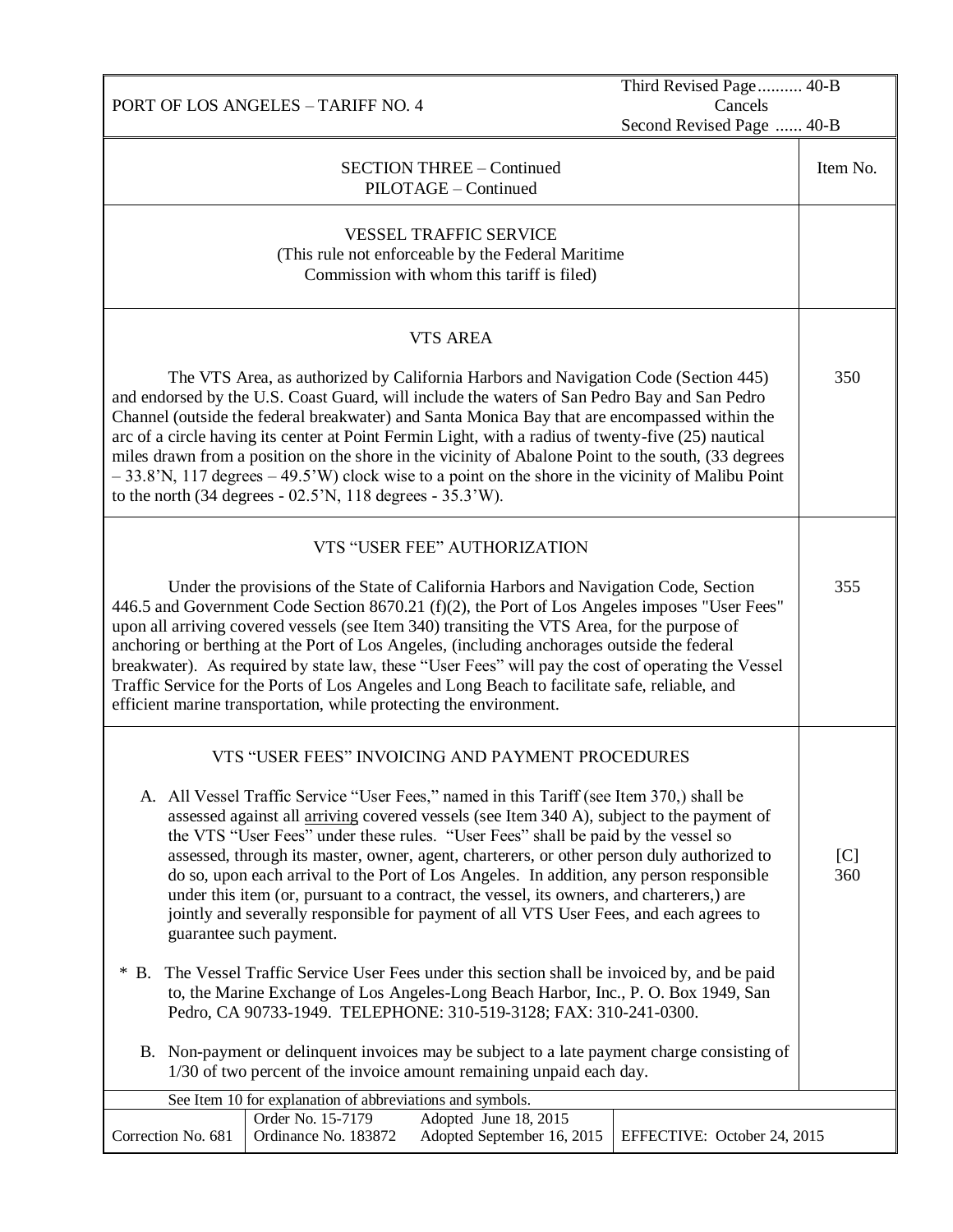Ninth Revised Page.......... 40-C Cancels Eighth Revised Page ........ 40-C

| <b>SECTION THREE - Continued</b><br>PILOTAGE - Continued |                                                                                                                                                                                                                                                                                                                                                                                                                                                                                                                                                                                                                                                                                                                                                                                                                                                                                                                                                                                                                                                                                              |                                                                                                                                                                                                  |                                                                         |                                                                         | Item No.                                                                |                  |
|----------------------------------------------------------|----------------------------------------------------------------------------------------------------------------------------------------------------------------------------------------------------------------------------------------------------------------------------------------------------------------------------------------------------------------------------------------------------------------------------------------------------------------------------------------------------------------------------------------------------------------------------------------------------------------------------------------------------------------------------------------------------------------------------------------------------------------------------------------------------------------------------------------------------------------------------------------------------------------------------------------------------------------------------------------------------------------------------------------------------------------------------------------------|--------------------------------------------------------------------------------------------------------------------------------------------------------------------------------------------------|-------------------------------------------------------------------------|-------------------------------------------------------------------------|-------------------------------------------------------------------------|------------------|
|                                                          | <b>VESSEL TRAFFIC SERVICE</b><br>(This rule not enforceable by the Federal Maritime)<br>Commission with whom this tariff is filed)<br><b>VESSEL TRAFFIC SERVICE USER FEES</b><br>A. VTS User Fees shall be based on the actual Length Over All (LOA) of each arriving covered<br>vessel (see Item 340 A.), in meters, as follows:                                                                                                                                                                                                                                                                                                                                                                                                                                                                                                                                                                                                                                                                                                                                                            |                                                                                                                                                                                                  |                                                                         |                                                                         |                                                                         |                  |
|                                                          | <b>OVER</b><br>$\boldsymbol{0}$<br>150<br>190<br>230<br>270<br>310<br>335                                                                                                                                                                                                                                                                                                                                                                                                                                                                                                                                                                                                                                                                                                                                                                                                                                                                                                                                                                                                                    | <b>BUT NOT OVER</b><br>150<br>190<br>230<br>270<br>310<br>335                                                                                                                                    | 4/1/2021<br>\$261<br>\$287<br>\$334<br>\$389<br>\$438<br>\$492<br>\$553 | 4/1/2022<br>\$288<br>\$317<br>\$369<br>\$430<br>\$484<br>\$544<br>\$611 | 4/1/2023<br>\$318<br>\$350<br>\$408<br>\$475<br>\$535<br>\$601<br>\$675 |                  |
|                                                          |                                                                                                                                                                                                                                                                                                                                                                                                                                                                                                                                                                                                                                                                                                                                                                                                                                                                                                                                                                                                                                                                                              | B. In addition to the above LOA VTS User Fees, each arriving covered vessel will be assessed<br>the following fees per gross registered ton (GRT) as recorded by Lloyds.<br>4/1/2021<br>\$0.0035 | 4/1/2022<br>\$0.0039                                                    | 4/1/2023<br>\$0.0043                                                    |                                                                         | $+$ * [A]<br>370 |
|                                                          | C. EXCEPTIONS:<br>Tugs with Commercial Tows – Every arriving power driven vessel of eight meters<br>1.<br>(approximately 26 feet) or longer engaged in towing astern, alongside, or pushing<br>ahead another vessel or vessels shall be assessed a VTS User Fee of \$240.00.<br>There is no VTS User Fee for the towed vessel or vessels.<br>2. Passenger Ferries (**) and other commercial vessels engaged in trade between<br>LA/LB Harbor and Santa Catalina and the Channel Islands - During the months<br>of June, July, and August, all such vessels shall be assessed a monthly VTS User<br>Fee of \$395.00 for each vessel in operation, regardless of total trips made. For the<br>rest of the year, the rate shall be \$195.00 per month per vessel in operation,<br>regardless of total trips made.<br>(**) Note: Covered vessels in this category include all vessels certified to carry<br>fifty or more passengers for hire regardless of LOA or gross tonnage; and any<br>vessel (sail or power driven) 100 gross tons and over, carrying one or more<br>passengers for hire. |                                                                                                                                                                                                  |                                                                         |                                                                         |                                                                         |                  |
|                                                          | See Item 10 for explanation of abbreviations and symbols.<br>Adopted February 18, 2021                                                                                                                                                                                                                                                                                                                                                                                                                                                                                                                                                                                                                                                                                                                                                                                                                                                                                                                                                                                                       |                                                                                                                                                                                                  |                                                                         |                                                                         |                                                                         |                  |
|                                                          | Correction No. 781                                                                                                                                                                                                                                                                                                                                                                                                                                                                                                                                                                                                                                                                                                                                                                                                                                                                                                                                                                                                                                                                           | Order No. 21-7292<br>Ordinance No. 187182                                                                                                                                                        | Adopted August 31, 2021                                                 |                                                                         | EFFECTIVE: October 18, 2021                                             |                  |

PORT OF LOS ANGELES – TARIFF NO. 4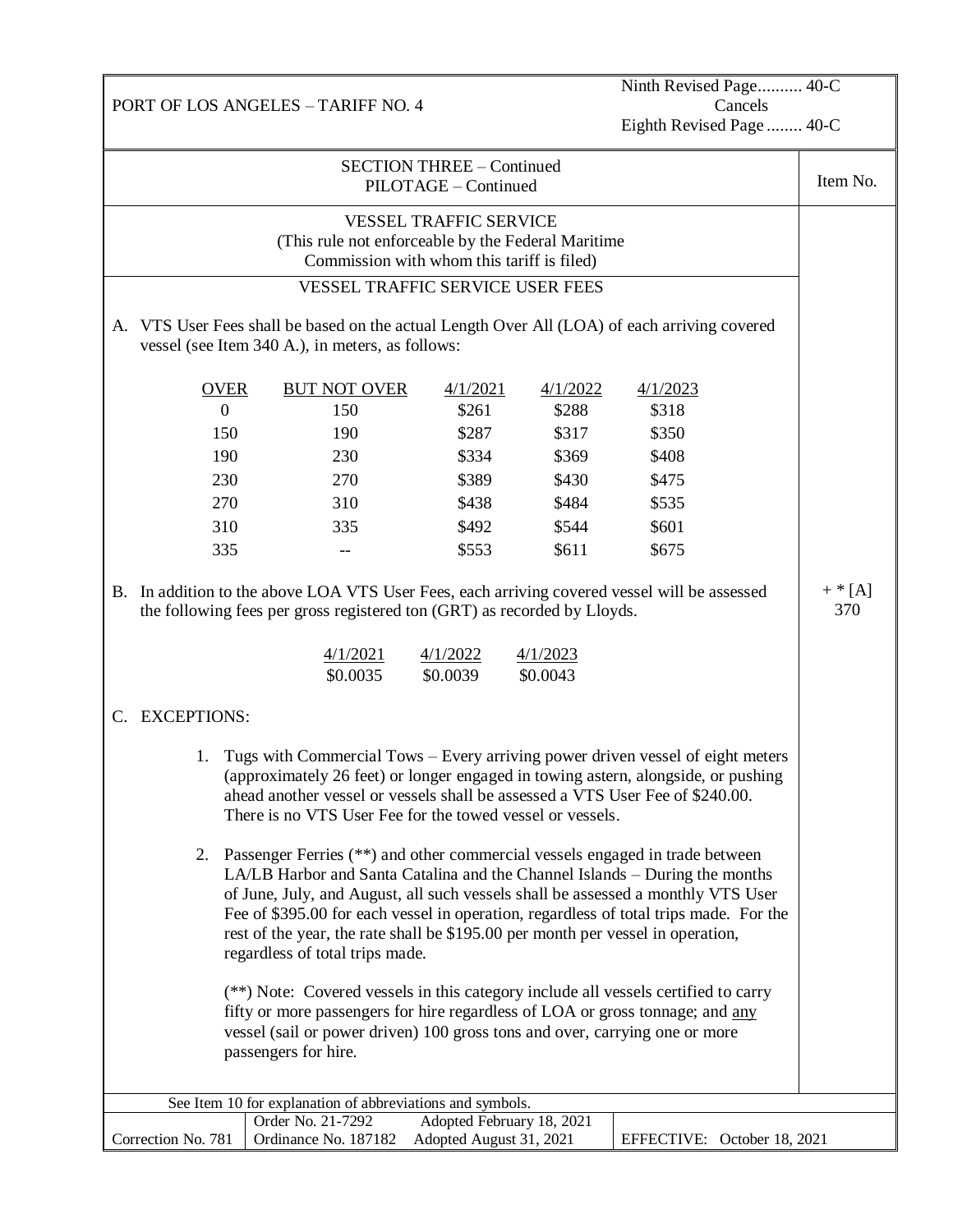Fifth Revised Page........... 40-D Cancels Fourth Revised Page ......... 40-D

| <b>SECTION THREE - Continued</b><br>PILOTAGE - Continued                                                                                                                                                                                                                                                                                                                                                                                                                                                                                                                                                                                                                                                                                                  | Item No.         |
|-----------------------------------------------------------------------------------------------------------------------------------------------------------------------------------------------------------------------------------------------------------------------------------------------------------------------------------------------------------------------------------------------------------------------------------------------------------------------------------------------------------------------------------------------------------------------------------------------------------------------------------------------------------------------------------------------------------------------------------------------------------|------------------|
| <b>VESSEL TRAFFIC SERVICE</b><br>(This rule not enforceable by the Federal Maritime<br>Commission with whom this tariff is filed)                                                                                                                                                                                                                                                                                                                                                                                                                                                                                                                                                                                                                         |                  |
| 1. Tugs with Commercial Tows; Dredges and Derrick Barges; Vessels Engaged in<br>Offshore Oil Well Maintenance and Supply Services; and Other Vessels Engaged<br>in "Port Construction Projects" Between Points on the California Coast from Pt.<br>Dume to the North to Dana Pt. to the South (and including Santa Catalina Island),<br>or a Designated Dumping Area for Dredging Spoils - All such vessels shall be<br>assessed a monthly VTS User Fee of \$395.00 for each vessel in operation,<br>regardless of total trips made in and out of LA/LB Harbor. However, that if such<br>a vessel makes only one trip in any given month, then that vessel shall be assessed<br>the basic \$240.00 VTS User Fee for a standard "tug with commercial tow". | $+$ * [A]<br>370 |
| 2. Commercial Assist Vessels (8m or longer) and environmental response vessels –<br>All such vessels shall be assessed a monthly VTS User Fee of \$35.00 for each<br>vessel engaged in such service.                                                                                                                                                                                                                                                                                                                                                                                                                                                                                                                                                      |                  |
| "Whale Watching" and Commercial Sport Fishing Vessels - Any vessel certified<br>3.<br>to carry fifty or more passengers, and dedicated to whale watching; and/or<br>commercial sport fishing, shall be assessed a monthly VTS User Fee of \$65.00 for<br>each vessel engaged in such service.                                                                                                                                                                                                                                                                                                                                                                                                                                                             |                  |
| 4. Support services – Every arriving power-driven vessel 40 meters or longer<br>engaged in support services within the LA/LB Captain of the Port zone, to include<br>Echo Pal, shall be assessed a monthly VTS User Fee of \$240 for each vessel<br>engaged in such service.                                                                                                                                                                                                                                                                                                                                                                                                                                                                              |                  |
| 5. Innocent Passage – Any covered vessel that passes through the VTS "Area of<br>Responsibility" (see Item 350), and that does not make any official arrival at<br>either the Port of Los Angeles or Port of Long Beach (for the purpose of<br>occupying a berth or anchorage), shall be considered to have made an "Innocent<br>Passage," and shall not be subject to any VTS User Fee.                                                                                                                                                                                                                                                                                                                                                                  |                  |
| See Item 345                                                                                                                                                                                                                                                                                                                                                                                                                                                                                                                                                                                                                                                                                                                                              | 380              |
|                                                                                                                                                                                                                                                                                                                                                                                                                                                                                                                                                                                                                                                                                                                                                           |                  |
| See Item 10 for explanation of abbreviations and symbols.                                                                                                                                                                                                                                                                                                                                                                                                                                                                                                                                                                                                                                                                                                 |                  |
| Order No. 21-7292<br>Adopted February 18, 2021<br>Ordinance No. 187182<br>Correction No. 782<br>Adopted August 31, 2021<br>EFFECTIVE: October 18, 2021                                                                                                                                                                                                                                                                                                                                                                                                                                                                                                                                                                                                    |                  |